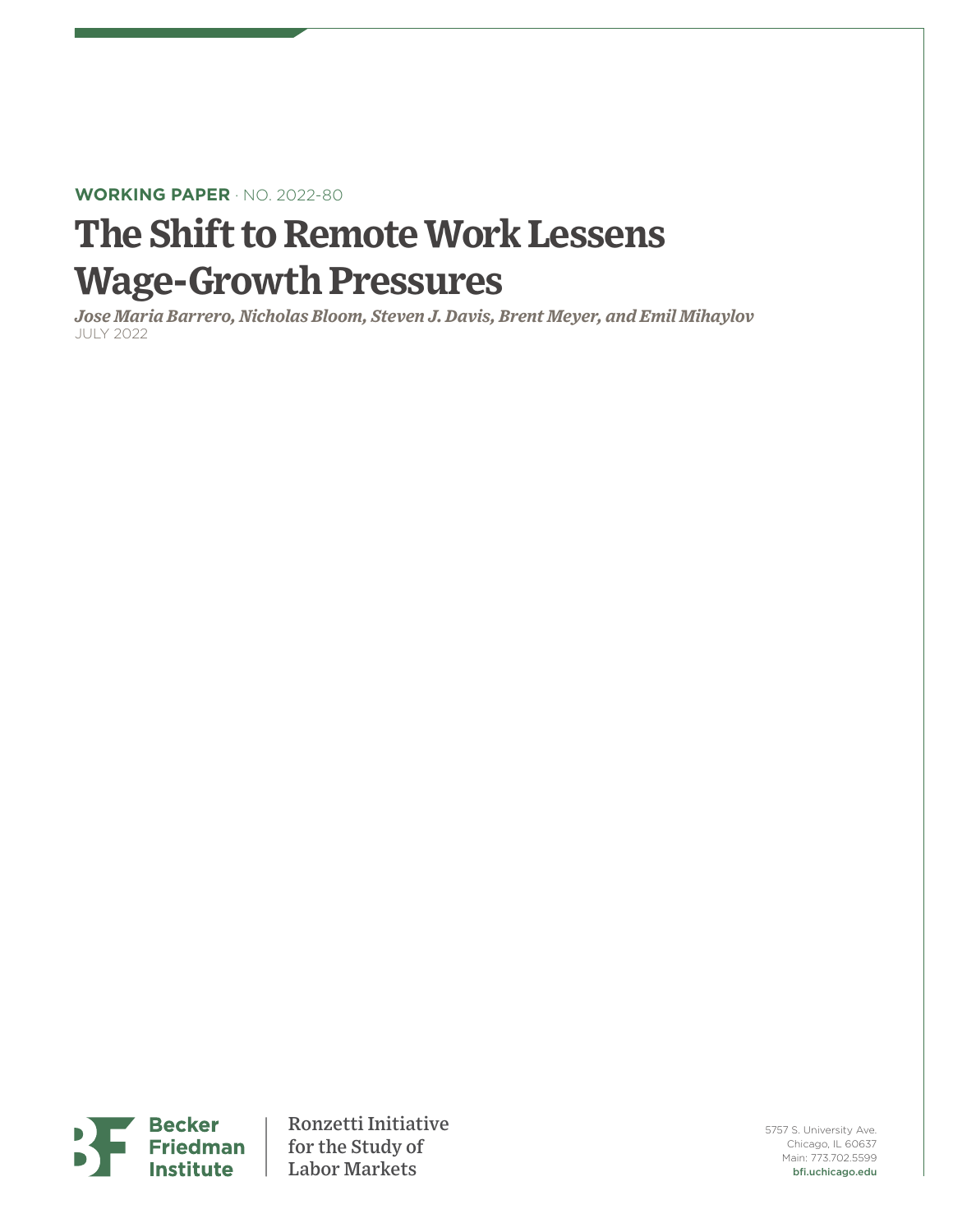# **The Shift to Remote Work Lessens Wage-Growth Pressures**

Jose Maria Barrero,**<sup>1</sup>** Nicholas Bloom,**<sup>2</sup>** Steven J. Davis,**<sup>3</sup>** Brent Meyer, **4** and Emil Mihaylov**<sup>4</sup>**

#### 20 June 2022

**Abstract**: The recent shift to remote work raised the amenity value of employment. As compensation adjusts to share the amenity-value gains with employers, wage-growth pressures moderate. We find empirical support for this mechanism in the wage-setting behavior of U.S. employers, and we develop novel survey data to quantify its force. Our data imply a cumulative wage-growth moderation of 2.0 percentage points over two years. This moderation offsets more than half the real-wage catchup effect that Blanchard (2022) highlights in his analysis of nearterm inflation pressures. The amenity-values gains associated with the recent rise of remote work also lower labor's share of national income by 1.1 percentage points. In addition, the "unexpected compression" of wages since early 2020 (Autor and Dube, 2022) is partly explained by the same amenity-value effect, which operates differentially across the earnings distribution.

**Keywords:** Remote work, amenity value, wage growth, inflation dynamics, recession risk, business expectations, labor's share of national income, wage compression

#### **JEL Classification:** J3, E31, D22, E24, E25

**Disclaimer:** Any opinions and conclusions expressed herein are those of the authors and do not necessarily represent the views of the Federal Reserve Bank of Atlanta. All results have been reviewed to ensure that no confidential information is disclosed.

**Acknowledgements:** Thanks to Kevin Foster for outstanding assistance in designing and fielding the survey instrument. We gratefully acknowledge the Federal Reserve Bank of Atlanta, the Alfred P. Sloan Foundation, and the University of Chicago Booth School of Business for financial support.

<sup>1</sup> Instituto Tecnológico Autónomo de México Business School, <sup>2</sup> Stanford University, <sup>3</sup> University of Chicago Booth School of Business and Hoover Institution, and <sup>4</sup> Federal Reserve Bank of Atlanta.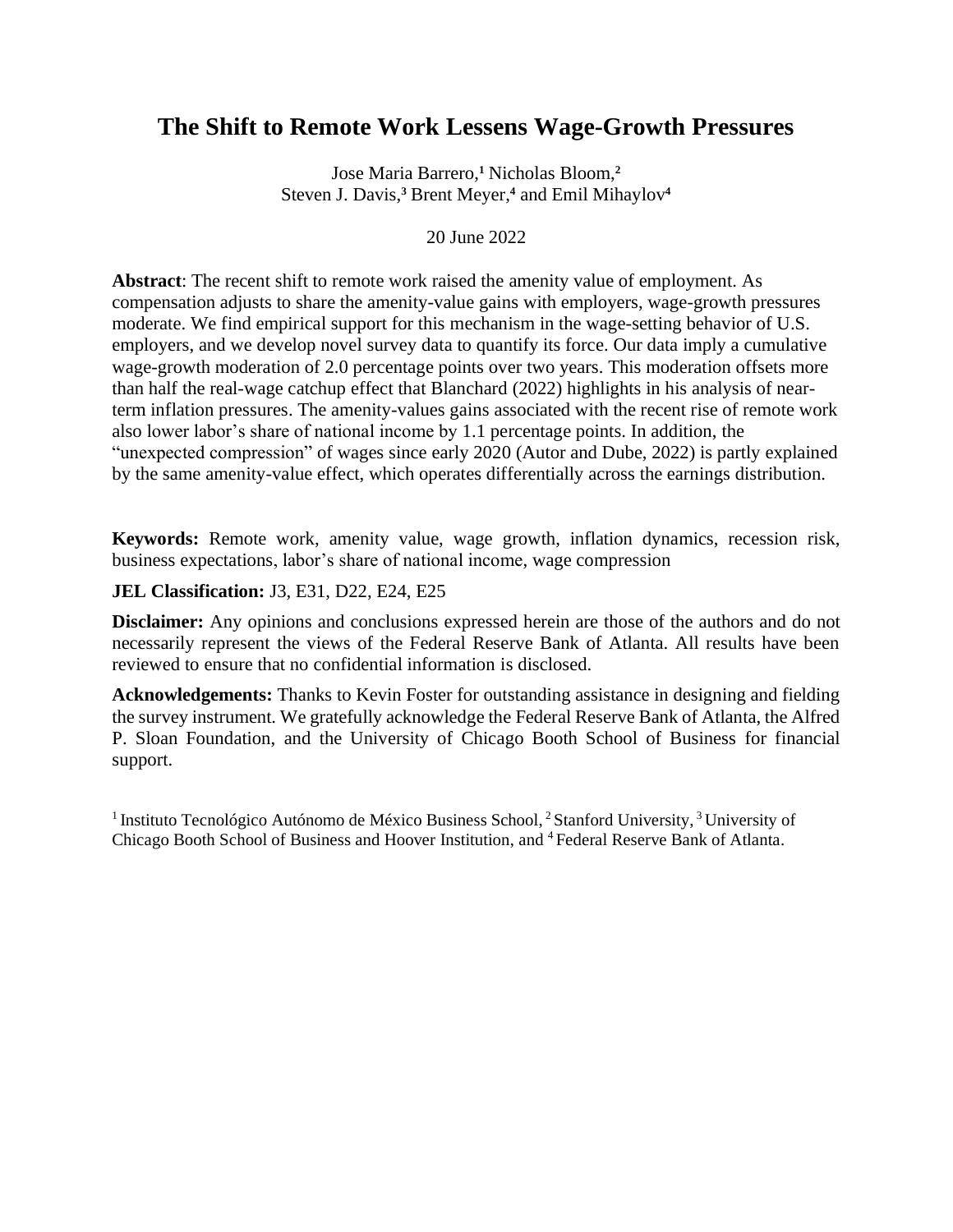The recent inflation surge caught many businesses and policy makers flat-footed. U.S. consumer prices rose 8.6 percent over the 12 months ending May 2022, a jump of several percentage points relative to previous years. Nominal wage growth failed to keep pace. After adjusting for CPI inflation, *real* average hourly earnings in the U.S. private sector fell 3.0 percent over the 12-month period ending May 2022.<sup>1</sup>

These facts are not lost on economists. Blanchard (2022), for example, argues that pressures for a "catchup" in real wages will make it harder for monetary policy makers to engineer a soft landing that – without triggering a recession – brings inflation down to acceptable levels. The argument runs as follows: Workers, having experienced a material drop in purchasing power, will bargain for a bigger boost in wages to make them whole. Employers will accommodate the desire for wage catchup, especially when faced with tight labor markets. In effect, the surprise component of recent price inflation raises future wage inflation. Higher wage inflation, in turn, raises production costs and thereby feeds into higher price inflation. Thus, a bigger wage-catchup effect implies the need for tighter monetary policy to bring the inflation rate down to a desired level, raising the likelihood of recession in the process.

Blanchard also sets forth other reasons to worry about inflationary pressures and the challenges of executing a soft landing. In part, his essay is a response to Reifschneider and Wilcox (2022), who advance a more optimistic view about the U.S. inflation outlook and the prospects for a soft landing. Both pieces offer a broader treatment of near-term inflation forces than do we. Our contribution is to draw attention to the amenity value of the recent shift to remote work, explain why it moderates wage-growth pressures, and develop novel survey evidence that lets us quantify the extent of moderation. We also explain how the amenity-value shock associated with the rise of remote work reduces labor's share of national income and compresses the wage distribution.

#### **1. A Modified Wage-Catchup Argument**

We are sympathetic to Blanchard's wage-catchup argument, but we think its application to current circumstances requires attention to the recent rise of remote work. To see why, start by

<sup>1</sup> We use seasonally adjusted data for the Consumer Price Index for All Urban Consumers

<sup>(</sup>CPIAUCSL\_PC1) and Average Hourly Earnings of All Employees in the Private Sector

<sup>(</sup>CES0500000003\_PC1) to measure price and wage inflation, respectively, both downloaded from FRED on 10 June 2022.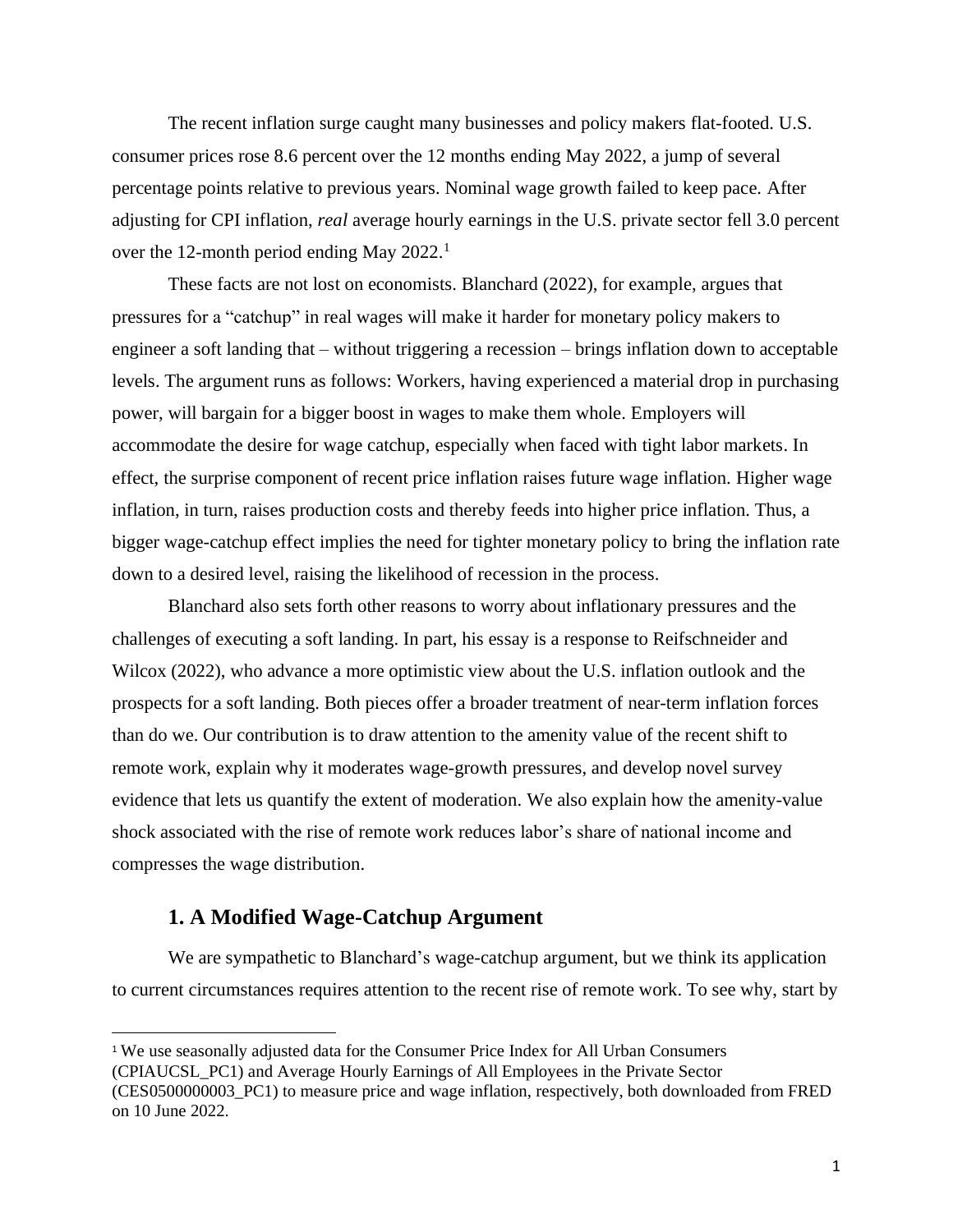observing that remote work saves on commuting and grooming time. Barrero, Bloom and Davis (2021b) estimate that the rise of remote work yields aggregate time savings equal to 2 percent of pre-pandemic work hours. <sup>2</sup> Other employee benefits of remote work include more flexibility in time use over the day, greater personal autonomy, and less traffic-related stress.<sup>3</sup> Indeed, when Barrero, Bloom and Davis (2021b) combine employer plans for remote work in the postpandemic economy with workers' willingness to pay for the option to work from home 2-3 days a week, they find large worker gains associated with the rise of remote work. These gains range from 1.5% of earnings at the low end of the earnings distribution to 7.3% at the high end.

In light of these observations, we modify the wage-catchup argument to include additional elements, as follows: In equilibrium, workers and employers share the amenity-value gains arising from the shift to remote work. Since workers reap the direct benefits of the shift at any given wage, employer benefits take the form of wage-growth restraint during the transition to a new equilibrium with compensation packages that reflect the greater amenity value of higher remote work levels.<sup>4</sup> The Nash bargaining benchmark, for example, says employers get half the surplus created by the rise of remote work.

In practice, adjustments to compensation packages lag the transition to higher levels of remote work. This is so for multiple reasons. First, the pandemic-induced shift to remote work happened with extreme abruptness in spring 2020.<sup>5</sup> The shift was entirely unpredicted as late as January or February 2020. Second, many business leaders and economists – perhaps the vast majority – initially saw the pandemic-induced shift to remote work as a transitory development, one that would largely reverse once effective vaccines against the SARS-COV-2 virus became widely available. So long as remote work was seen as a transitory phenomenon, there was little compulsion to adjust compensation packages. The matter would resolve itself. Or so it seemed

<sup>4</sup> Employers benefit in other ways, too. For example, Barrero, Bloom and Davis (2020b) find that workers allocate about 40% of their savings on commuting time to their primary job. Barrero, Bloom and Davis (2021b) provide evidence that pandemic-induced experimentation with remote work yielded new information about which work tasks could be performed more efficiently at home. In turn, that new information led to a productivity-enhancing re-optimization of working arrangements.

<sup>&</sup>lt;sup>2</sup> They obtain micro data on time savings and employer plans from the Survey of Working Arrangements [and Attitudes.](https://wfhresearch.com/data/) The 2 percent time-savings figure is computed on an earnings-weighted basis and drawn from the update to Barrero, Bloom and Davis (2021b) in Davis (2022).

<sup>&</sup>lt;sup>3</sup> See Mas and Pallais (2017), Angelici and Profeta (2020), Bergeaud et al. (2022) and Vaitilingam (2022).

 $<sup>5</sup>$  See Barrero, Bloom and Davis (2020a), Bick, Blanden and Mertens (2021), and Brynjolfsson et al.</sup> (2020).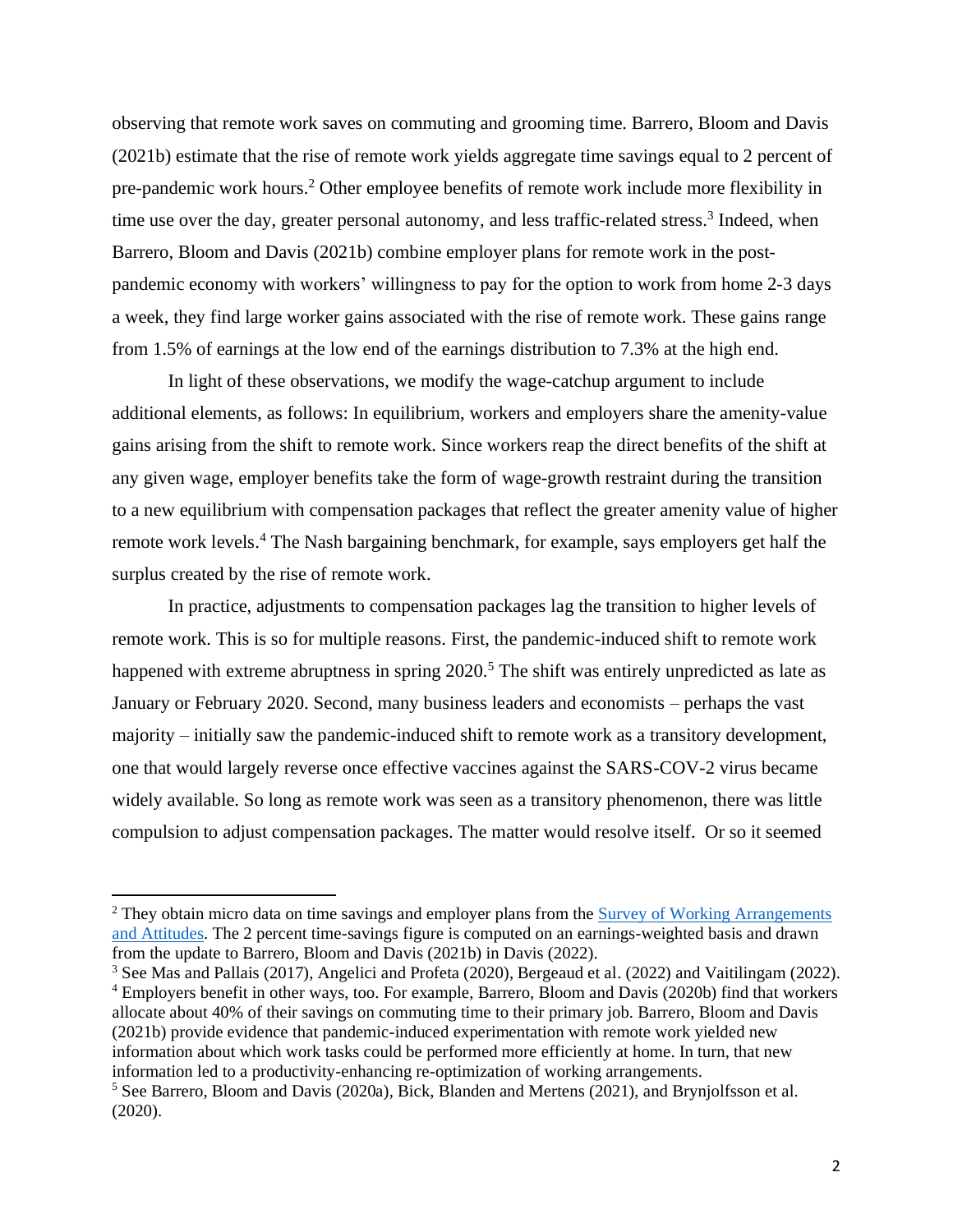until the enduring nature of the shift became evident.<sup>6</sup> Third, wages and other aspects of compensation adjust sluggishly to changes in economic conditions, an observation that underlies much of macroeconomics and leading models of inflation dynamics. There is no reason to think that compensation adjusts any more rapidly to an abrupt shift in working arrangements than to myriad other shocks. Hence, any wage-growth restraint associated with the shift to remote work will lag the shift itself and unfold over an extended period of time.

#### **2. Does the Shift to Remote Work Restrain Wage Growth?**

The modified wage-catchup argument raises two empirical questions: First, does the posited mechanism actually operate in the wage-setting behavior of firms? Second, if so, how much wage-growth restraint does it yield in the transition to higher levels of remote work and new compensation packages? To address these questions, we turn to the *[Survey of Business](http://www.atlantafed.org/sbu)  [Uncertainty](http://www.atlantafed.org/sbu)* (SBU), which goes each month to hundreds of business executives at a broad cross section of U.S. firms.<sup>7</sup> We crafted new SBU questions to address the key elements of the modified wage-catchup argument, and we fielded them in the April and May 2022 survey waves.

As a preliminary, we investigate how SBU measures of wage growth and wage expectations compare to similar measures derived from other authoritative sources. Specifically, we ask business executives in the SBU about the average growth rate of wages at their firms over the past 12 months *and* about expectations for average wage growth at their firms over the next 12 months. Table 1 summarizes the results and makes comparisons to other sources.

The activity-weighted mean wage growth rate over the past 12 months in the SBU is 5.4 percent, very similar to estimates from other sources. The modal firm-level response is 5 percent (17.2 percent of firms), and the distribution is skewed to the upside (14.4 percent of firms report wage growth of 10 percent or more). Interestingly, 12.7 percent of firms report zero wage growth in the past year, pointing to the presence of (firm-level) nominal wage rigidity.

<sup>6</sup> Perceptions about the future extent of remote work continue to adjust as of spring 2022. According to data from the [Survey of Working Arrangements and Attitudes,](/Users/sjd/Documents/My%20Papers/Remote%20Work%20and%20Wage-Growth%20Pressures/The%20Nash%20bargaining%20benchmark,%20for%20example,%20says%20employers%20get%20half%20the%20surplus%20created%20by%20the%20rise%20of%20remote%20work.) employer plans for the extent of working from home in the post-pandemic economy have drifted steadily upward since January 2021. See Barrero, Bloom and Davis (2021b) and the monthly updates a[t www.WFHresearch.com.](http://www.wfhresearch.com/)

<sup>7</sup> See Altig et al. (2021) for an extended discussion and analysis of the SBU.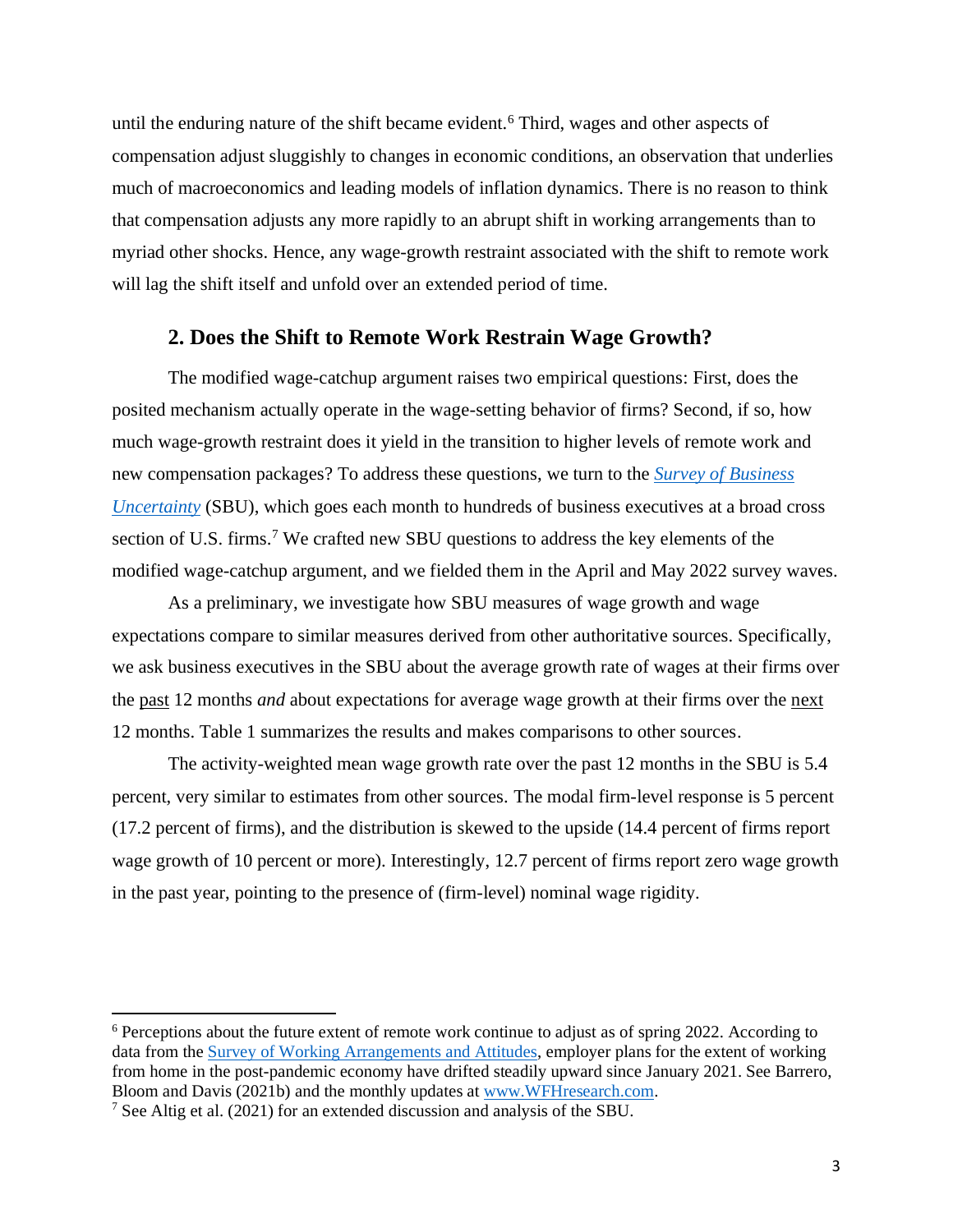| REARCH IZ-MONTH STOWER TALES                   |                                  |              |  |  |
|------------------------------------------------|----------------------------------|--------------|--|--|
|                                                | 12-month percent change through: |              |  |  |
| FRBA SBU survey (Apr 11-22, May 9-20)          | 5.4                              | April/May-22 |  |  |
| Avg. Hourly Earnings (total private)           | 5.2                              | $May-22$     |  |  |
| Avg. Hourly Earnings (priv., prod. & nonsup.)  | 6.5                              | $May-22$     |  |  |
| Atlanta Fed Wage Growth Tracker (smoothed)     | 6.1                              | $May-22$     |  |  |
| Employment Cost Index (priv. industry workers) | 4.7                              | 2022:Q1      |  |  |

# **Table 1: Measures of Nominal Wage Growth and Wage-Growth Expectations Realized 12-month growth rates**

| Expected 12-month ahead growth rates                 |                                  |              |  |
|------------------------------------------------------|----------------------------------|--------------|--|
|                                                      | 12-month percent change through: |              |  |
| FRBA SBU survey (Apr 11-22, May 9-20)                | 4.9                              | April/May-22 |  |
| BIE Special question (January)                       | $7.9$ (med = 5)                  | Jan-22       |  |
| NABE Outlook Survey (Nonfarm. Bus. comp/hr, annual)* | 5.0                              | $May-22$     |  |
| Conference Board (salary budgets)                    | 3.9                              | $Nov-21$     |  |
| FRBNY SCE (median HH earnings)                       | 3.0                              | Apr- $22$    |  |
| FRB Philadelphia Mfg. Survey (wages + benefits)      | 5.0                              | $May-22$     |  |

\*Notes: All SBU statistics are activity-weighted means, using firm size as the activity measure. The Atlanta Fed's BIE Survey is weighted by industry's share of real ouput. The NABE Outlook Survey elicits annual projections for nonfarm business compensation per hour. The median is reported. To align this measure closer to a 12-month ahead forecast, we compute an annulaized growth rate over the second half of 2022 and the first half of 2023. There are fewer survey-based estimates of expected wage growth as most surveys (NFIB, FRB regional, etc) elicit qualitative measures and compute diffusion indexes.

Looking ahead 12 months from April and May 2022, SBU panel members expect an activity-weighted mean wage growth rate of 4.9 percent. The distribution of anticipated wage growth rates is tighter and less skewed than the distribution of realized growth rates but still centered on a modal value of 5 percent (one quarter of respondents). Few other sources provide quantitative, forward-looking information about firm-level wage growth. Instead, most other surveys on the topic recover qualitative, directional measures of anticipated wage growth. That said, our statistics for wage-growth expectations are well within the range of anticipated wage growth suggested by other sources.

In short, the comparisons in Table 1 give us confidence that the SBU sample yields sensible wage-growth measures that align well with external sources of information.

Turning now to the main issues, we ask each business executive in the SBU the following question: "Over the past 12 months, has your firm expanded the opportunities to work from home (or other remote locations) as a way to keep employees happy and to moderate wagegrowth pressures?" According to the responses, 38 percent of firms did so in the previous 12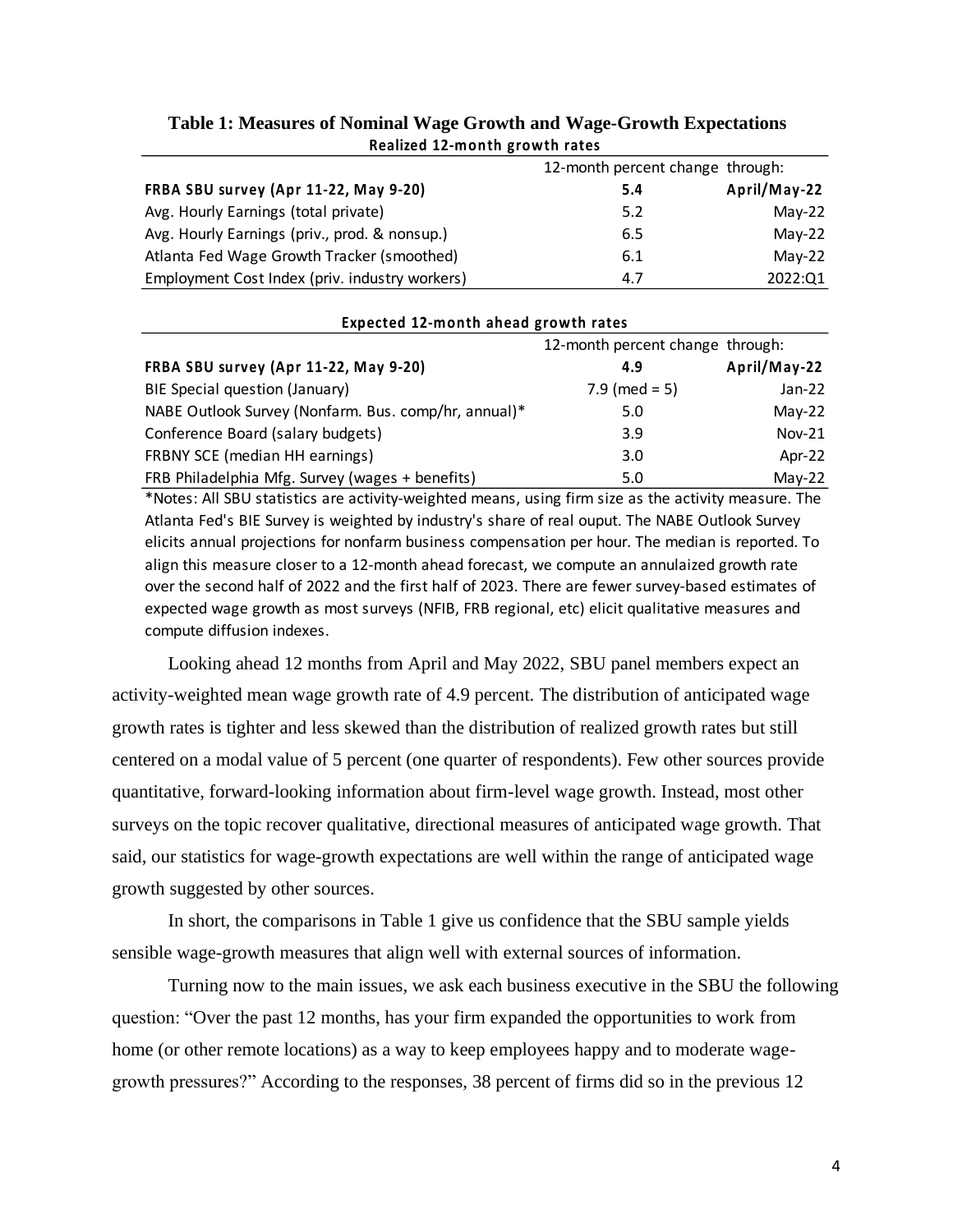months. As Figure 1 reports, larger firms and firms in in Education, Healthcare & Social Assistance or in FIRE, Professional & Business Services, and Information are more likely to moderate wage-growth pressures by expanding remote work opportunities.

## **Figure 1: Percent of Firms that Expanded WFH Opportunities in the Past 12 Months to Moderate Wage Growth Pressures**



Over the past 12 months, has your firm expanded the opportunities to work from home (or other remote location) as a way to keep

**Source:** Survey of Business Uncertainty conducted by the Federal Reserve Bank of Atlanta, Stanford University, and the University of Chicago Booth School of Business. Using data from the April and May 2022 survey waves.

As explained earlier, any wage-growth restraint associated with the rise of remote work is likely to lag behind and play out over an extended period of time. Thus, we also ask: "Over the next 12 months, will your firm let employees work from home (or other remote locations) at least one day per week to restrain wage-growth pressures?" Forty-one percent of business executives respond "yes" to this question. As seen in Figure 2, the pattern of responses by firm size and across industry sectors to this forward-looking question is very similar to the response pattern for the backward-looking question.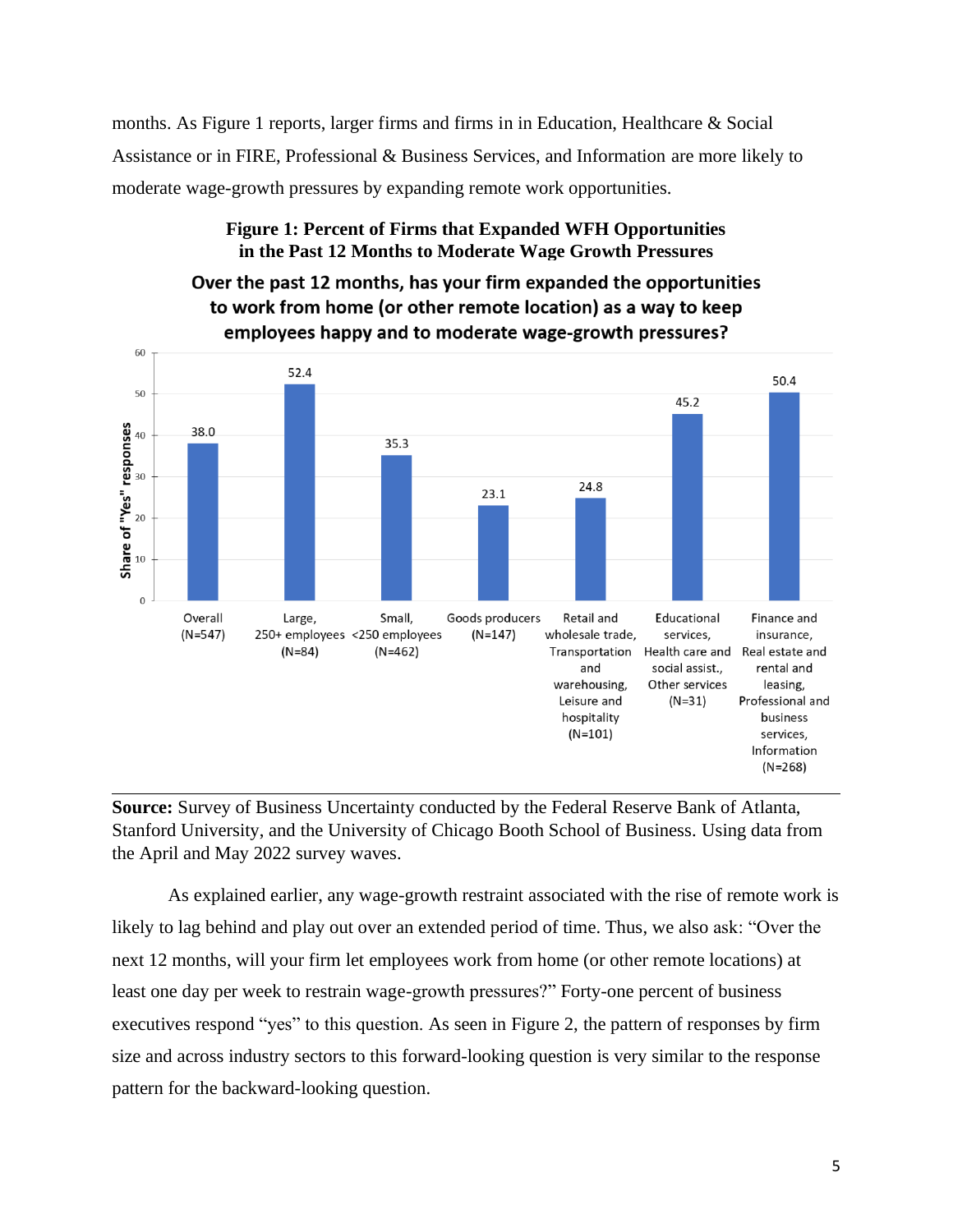**Figure 2: Percent of Firms that Will Let Employees WFH to Moderate Wage-Growth Pressures in the Next 12 Months**



Over the next 12 months, will your firm let employees work from home (or other remote location) at least one day per week to restrain wage-growth pressures?

**Source:** Survey of Business Uncertainty conducted by the Federal Reserve Bank of Atlanta, Stanford University, and the University of Chicago Booth School of Business. Using data from the April and May 2022 survey waves.

To summarize, 38 percent of firms expanded remote-work opportunities over the past year to moderate wage-growth pressures, and 41 percent expect to do so in the coming year. The share of firms that use remote work to moderate wage-growth pressures is higher in industry sectors where the jobs have more scope for remote work.

When a business executive responds "yes" to the question behind Figure 1, we follow up with "What is your best estimate for how much expanded remote-work opportunities have moderated wage-growth pressures at your firm in the past 12 months?"<sup>8</sup> Likewise, when a

<sup>&</sup>lt;sup>8</sup> In fact, only half the firms were eligible to receive this follow-up question (and its forward-looking analog) in our design of the April 2022 survey wave. As a consequence, Tables 2 and 3 below feature a smaller sample count than Figures 1 and 2.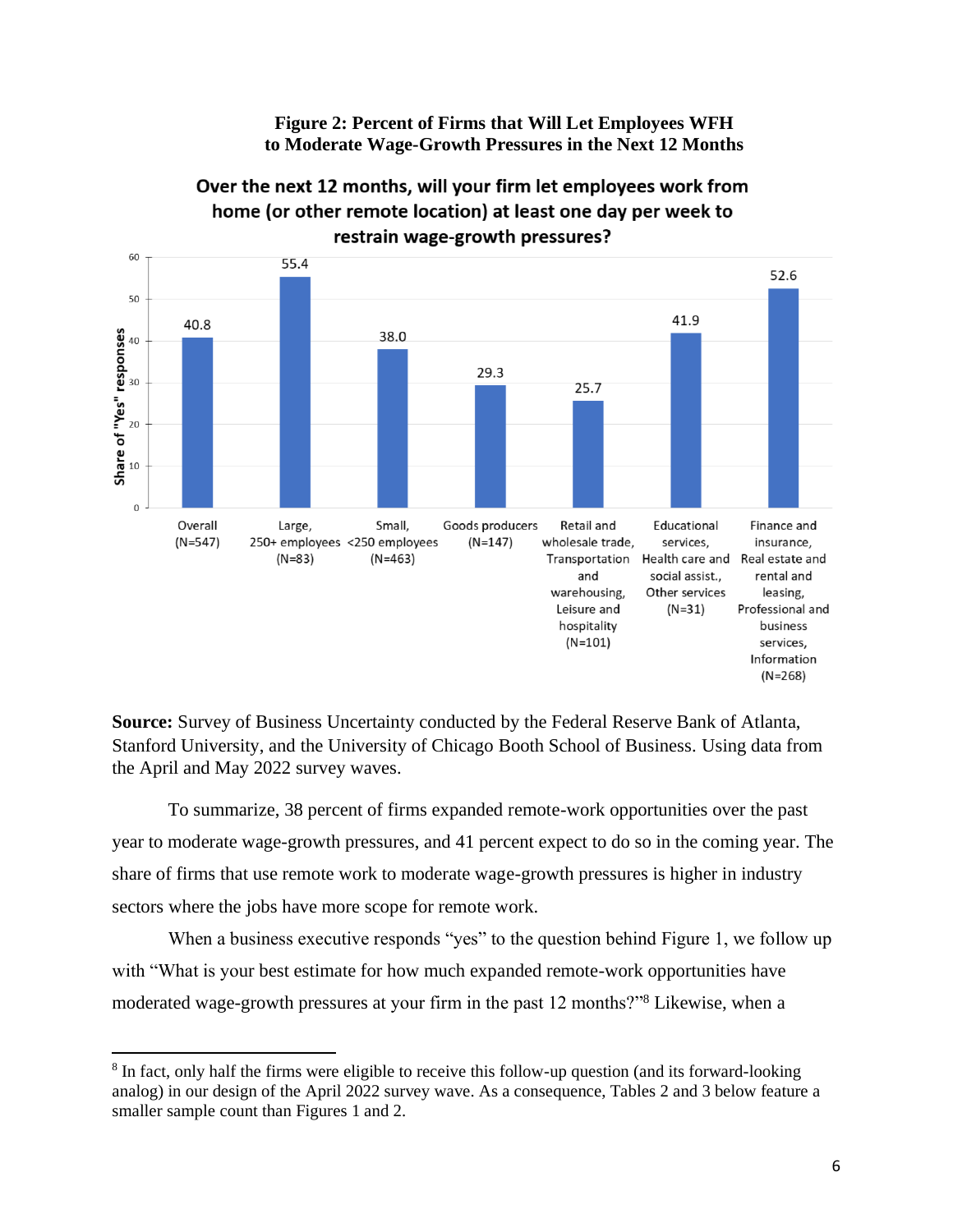business executive responds "yes" to the question behind Figure 2, we follow up with "What is your best estimate for how much your firm can restrain wage-growth pressures in the next 12 months by letting employees work remotely part of the week?" We use the responses to these two questions to estimate the total wage-growth restraint effect associated with the rise of remote work over the 12 months leading up to April and May 2022 and over the ensuing 12 months. In each case, we assign a zero wage-growth restraint effect to firms that respond "no" to the question behind Figure 1 or Figure 2.

Table 2 reports the results. On a size-weighted basis, we estimate that expanded remotework opportunities moderated overall wage-growth pressures by 0.9 (0.1) percentage points over the 12-month period ending in April/May 2022. Looking forward, we estimate that expanded remote-work opportunities will moderate wage-growth pressures by another 1.1 (0.1) percentage points in the 12 months following April/May 2022. These estimates have good precision, as indicated by the standard errors reported in parentheses. As reported in Appendix Table A.1, the unweighted means are very similar.

The cumulative wage-growth restraint varies a good deal across major industry sectors, as summarized in Table 3. Over the two years centered on April/May 2022, the unweighted mean wage-growth moderate effect is 1.3 percentage points among Goods Producers and 1.4 points among firms in Trade, Transportation & Warehousing, and Leisure & Hospitality. These sectors offer relatively few jobs that can be readily performed in remote mode. In contrast, the mean wage-growth moderation effect over two years is 2.7 points in Education, Healthcare, Social Services and Other Services and 3.0 percentage points in FIRE, Professional & Business Services and Information. Except for Healthcare, these sectors have a relatively high share of jobs that can be performed in remote mode.<sup>9</sup>

Figure A.1 displays the distribution of cumulative wage-growth moderation values over the two-year period centered on April/May 2022. Most firms report zero moderation. The others report wage-growth moderation values ranging from 1 to 21 percent, with the vast majority reporting values of 11 percent or less. The correlation between look-back and look-ahead wagegrowth moderation values is 0.43 in the full set of firms and 0.08 for firms that reported a positive wage-growth moderation effect.

<sup>9</sup> See Dingel and Nieman (2020) and Hansen et al. (2022) for statistics on the share of jobs that are suitable for remote work (part or all of the week) by industry sector.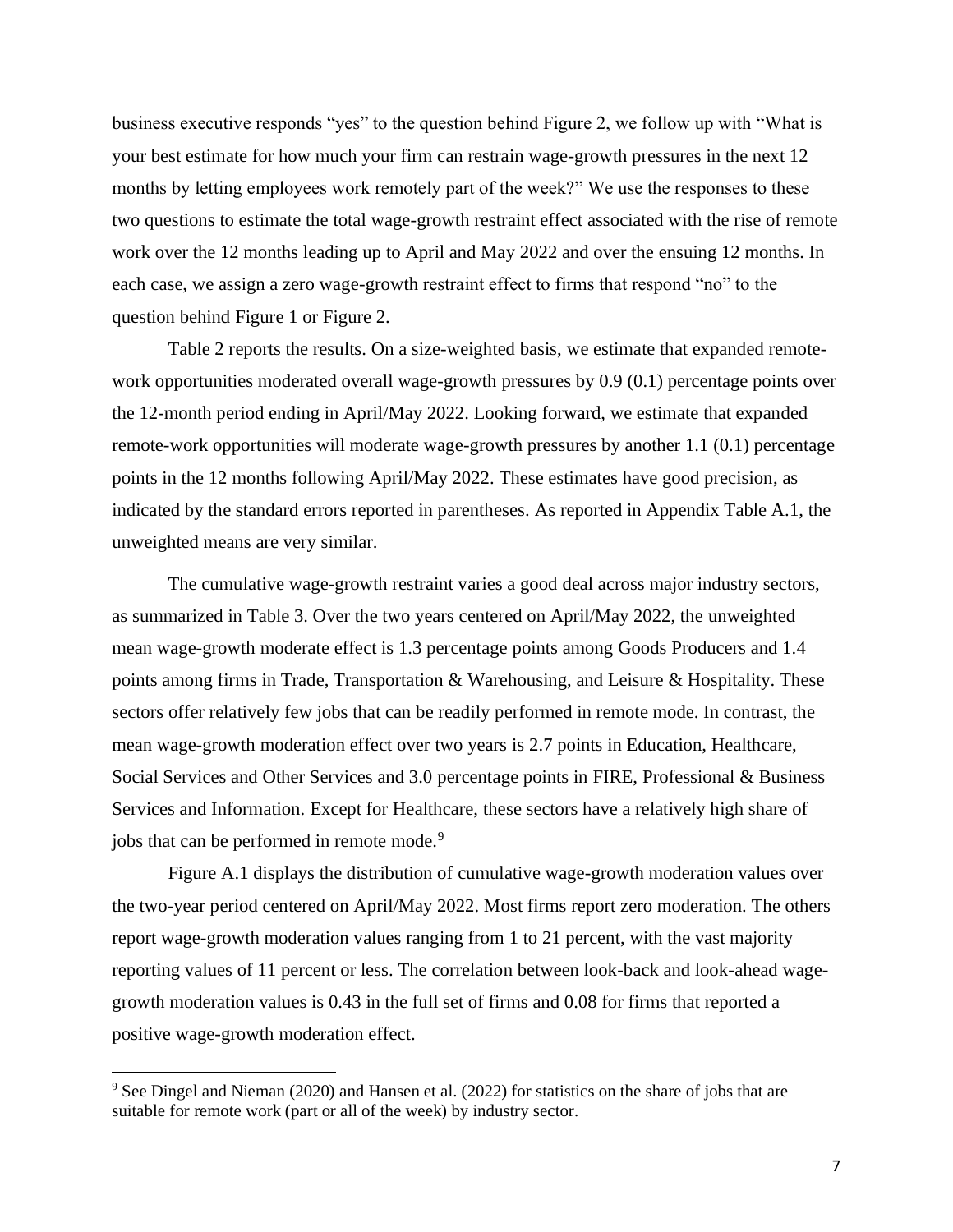#### **Table 2: How Much Did the Rise of Remote Work Restrain Wage Growth Looking Back 12 Months from April/May 2022 and Looking Ahead 12 Months (Percentage points)**

|                                                                                             | how much the expanded<br>remote-work opportunities<br>pressures at your firm in the<br>past 12 months? |      |      | What is your best estimate for What is your best estimate for<br>how much your firm can<br>restrain wage-growth pressures<br>have moderated wage-growth in the next 12 months by letting<br>employees work remotely part<br>of the week? |      |      |
|---------------------------------------------------------------------------------------------|--------------------------------------------------------------------------------------------------------|------|------|------------------------------------------------------------------------------------------------------------------------------------------------------------------------------------------------------------------------------------------|------|------|
|                                                                                             | N                                                                                                      | Mean | S.E  | N                                                                                                                                                                                                                                        | Mean | S.E  |
| Overall                                                                                     | 485                                                                                                    | 0.9  | 0.10 | 491                                                                                                                                                                                                                                      | 1.1  | 0.09 |
| Small Firms (fewer than 250 employees)                                                      | 411                                                                                                    | 1.1  | 0.12 | 417                                                                                                                                                                                                                                      | 0.9  | 0.09 |
| Large Firms (250 or more employees)                                                         | 74                                                                                                     | 0.8  | 0.21 | 74                                                                                                                                                                                                                                       | 1.3  | 0.24 |
| <b>Goods Producers</b>                                                                      | 134                                                                                                    | 0.5  | 0.14 | 133                                                                                                                                                                                                                                      | 0.8  | 0.14 |
| Retail & Wholesale Trade, Transportation &<br><b>Warehousing, Leisure &amp; Hospitality</b> | 88                                                                                                     | 0.6  | 0.17 | 95                                                                                                                                                                                                                                       | 1.2  | 0.25 |
| Education, Healthcare, Social Assistance, Other<br><b>Services</b>                          | 29                                                                                                     | 1.8  | 0.69 | 28                                                                                                                                                                                                                                       | 2.0  | 0.44 |
| <b>FIRE, Professional &amp; Business Services,</b><br><b>Information</b>                    | 234                                                                                                    | 1.2  | 0.15 | 235                                                                                                                                                                                                                                      | 1.1  | 0.13 |

**Note:** This table reports size-weighted means tabulated from special SBU questions fielded from 11-22 April and 9-20 May 2022. The question atop the left (right) panel went to business executives who responded 'yes' to the question behind Figure 1 (Figure 2). If a firm responded "no", we assigned it a wage-growth moderation value of 0. FIRE is short for Finance, Insurance, Real Estate and Rental & Leasing. Table A.1 reports the corresponding equal-weighted means.

**Source:** Survey of Business Uncertainty conducted by the Federal Reserve Bank of Atlanta, Stanford University, and the University of Chicago Booth School of Business.

# **Table 3: Wage-Growth Restraint Due to the Rise of Remote Work Over the Two-Year Period Centered on April/May 2022 (Percentage points)**

|                                                                                        |                   | Mean Cumulative Wage-Growth<br><b>Moderation Over Two Years</b> |  |  |
|----------------------------------------------------------------------------------------|-------------------|-----------------------------------------------------------------|--|--|
|                                                                                        | <b>Unweighted</b> | <b>Weighted by</b><br><b>Firm Size</b>                          |  |  |
| Overall                                                                                | 2.2               | 2.0                                                             |  |  |
| Small Firms (fewer than 250 employees)                                                 | 2.2               | 2.0                                                             |  |  |
| Large Firms (250 or more employees)                                                    | 2.1               | 2.0                                                             |  |  |
| <b>Goods Producers</b>                                                                 | 1.3               | 1.3                                                             |  |  |
| Retail and Wholesale Trade, Transportation and Warehousing,<br>Leisure and Hospitality | 1.4               | 1.8                                                             |  |  |
| <b>Education, Healthcare, Social Assistance, Other services</b>                        | 2.7               | 3.8                                                             |  |  |
| <b>FIRE, Professional and Business Services, Information</b>                           | 3.0               | 2.3                                                             |  |  |

Notes: The entries in this table sum the look-back and look-ahead wage-growth moderation values reported in Table 2 (weighted) and A.1 (unweighted). See Table 2 for notes and sources.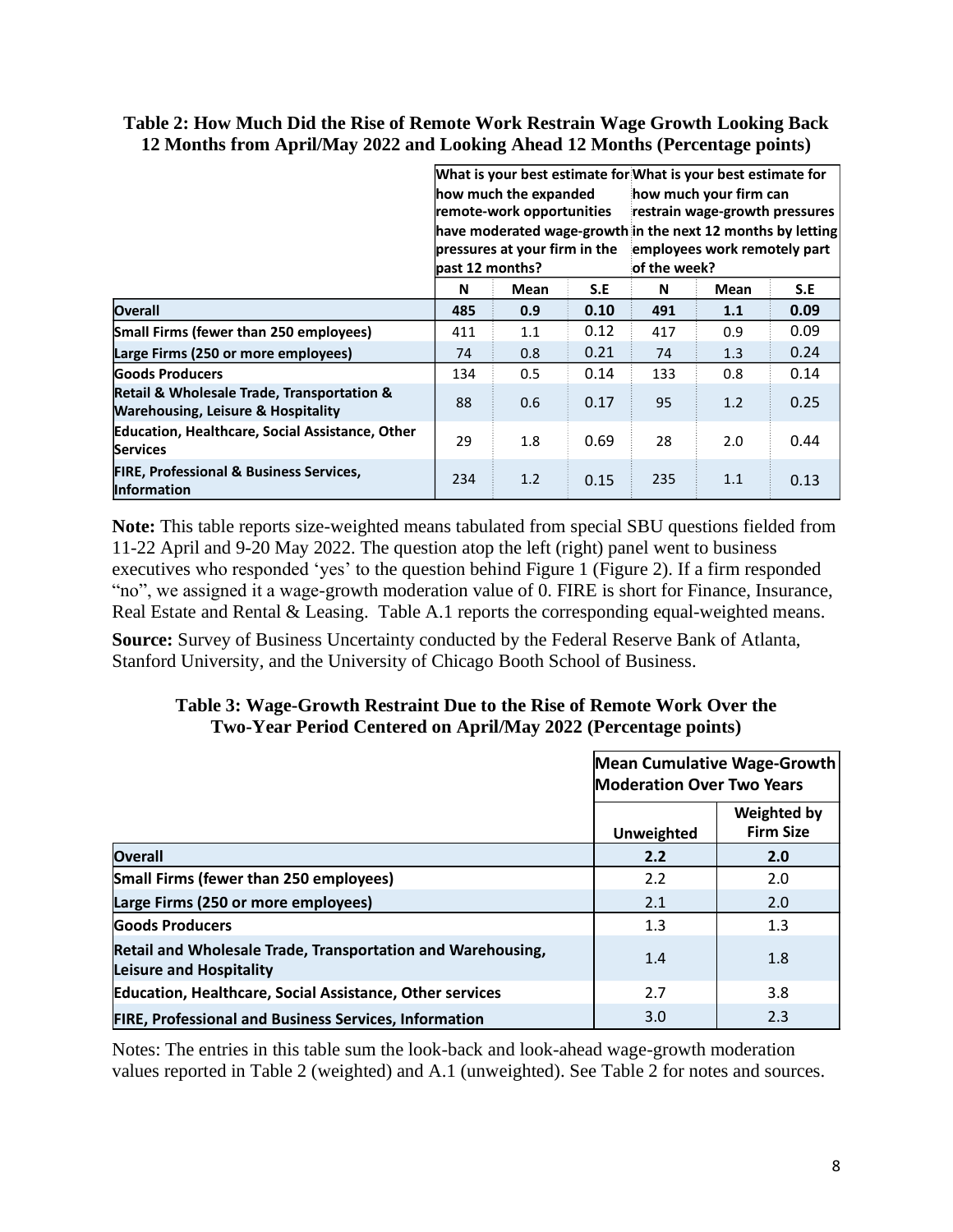# **3. Other Labor Cost Effects of the Shift to Remote Work**

The shift to remote work can also affect labor costs in other ways. To develop some evidence on this matter, we put the following question to executives at firms that increased their use of remote work over the previous 12 months: "Has this increase in remote work brought other changes at your firm? Please answer [More, Less, No Change] for each of the following:"

Figure 3 summarizes the responses. Increased remote work brought greater (net) use of part-time employees at nearly one-quarter of firms, more use of independent contractors at more than one-fifth of firms, and more use of leased workers at about one-tenth. These developments are likely to lower labor costs. Increased remote work also brought more offshoring at 8 percent of firms (net) and more domestic outsourcing at 6 percent. Again, these developments are likely to lower labor costs. Increased remote work also bought more employment opportunities for physically-challenged persons at 5 percent of firms.



**Source:** Survey of Business Uncertainty conducted by the Federal Reserve Bank of Atlanta, Stanford University, and the University of Chicago Booth School of Business.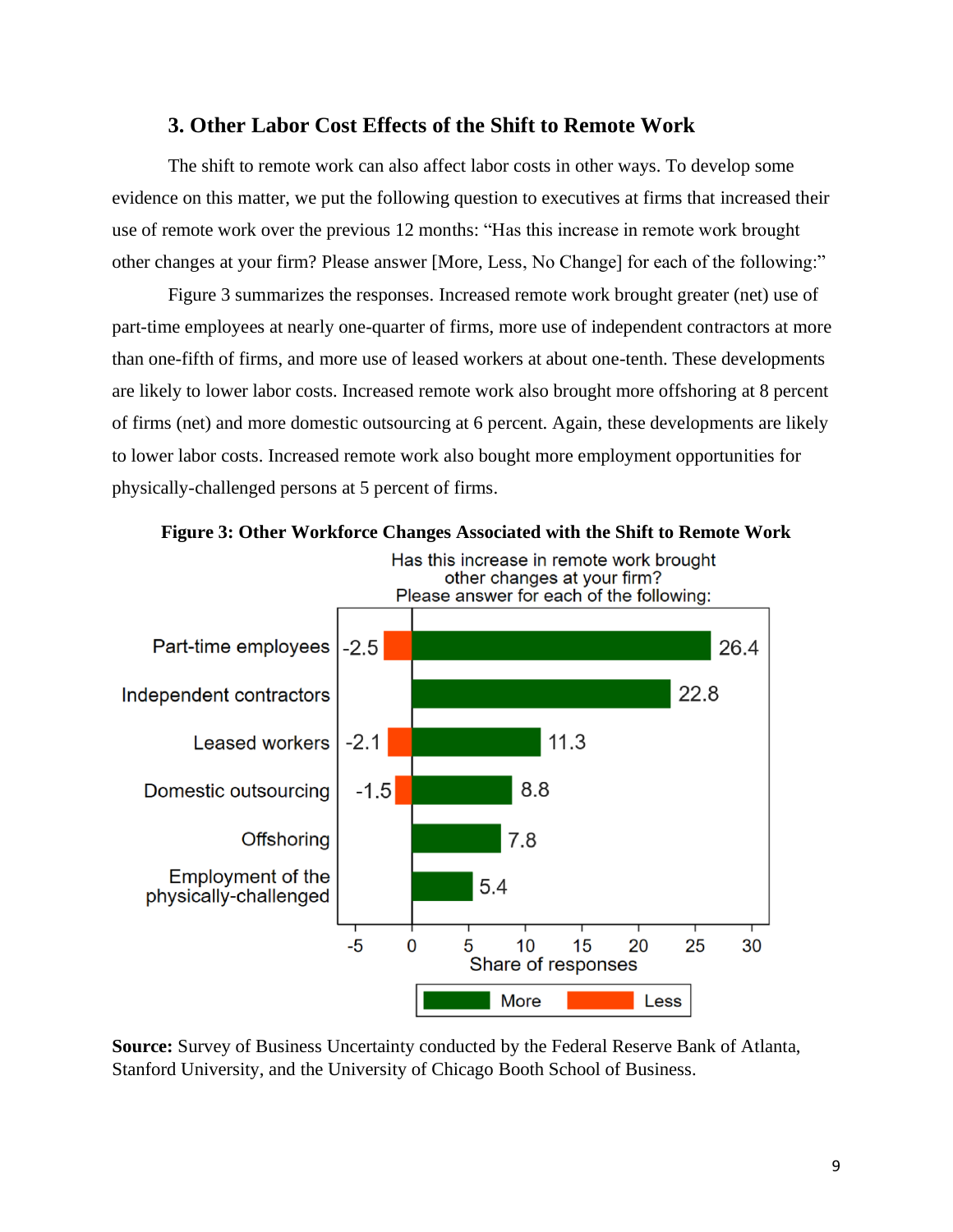Remote work can also affect employee turnover rates and the costs of hiring and onboarding new employees. Insofar as remote work is complementary to remote job interviews, it may lower hiring costs. Cutting the other way, the onboarding and training of new employees may be costlier (or less effective) for new remote workers, especially when they work in a fullyremote capacity. Finally, the available evidence says that offering remote-work options lowers employee quit rates, reducing turnover costs.<sup>10</sup> This aspect of quit-rate behavior aligns well with other evidence that most employees highly value the option to work remotely one or more days per week.

All told, these observations indicate that the shift to remote work lowers labor costs in other ways, too, in addition to its moderating effect on wage growth. We see no reason to think that these other potential effects on labor costs would, on net, work against the wage-growth restraint effect that we quantify in Section 2 above.

## **4. Three Implications**

#### *A Moderation of Near-Term Inflation Pressures*

As we remarked at the outset, average real hourly wages in the U.S. private sector fell 3.0 percentage points over the 12 months ending in May 2022. Over the period from 2007 to 2019, nominal wage growth outstripped CPI inflation by an average of 0.7 percentage points per year.<sup>11</sup> This figure offers a reasonable estimate for the (average) real-wage growth that firms and workers expected before the surprise inflation surge. Thus, we adopt a figure of 3.7 percentage points as our estimate for the fall in real wages associated with the surprise inflation surge. We interpret this 3.7 percent figure as the magnitude of the real-wage catchup effect on near-term inflation pressures that Blanchard (2022) highlights in his analysis.

According to Table 3, the rise of remote work moderates wage growth by 2.0 percentage points over two years. This is a cumulative one-time effect arising from the transition to persistently higher levels of remote work. Thus, we conclude that the rise of remote work shrinks the real-wage catchup effect by an estimated 54 percent. This moderating influence lessens

<sup>10</sup> See Barrero, Bloom and Davis (2021a) and Bloom, Han and Liang (2022).

 $11$  As before, we use seasonally adjusted data for the Consumer Price Index for All Urban Consumers (CPIAUCSL\_PC1) and the Average Hourly Earnings of All Employees for the Private Sector (CES0500000003\_PC1) to measure price and wage inflation, respectively, both downloaded from FRED on 10 June 2022. The latter series is unavailable before 2007.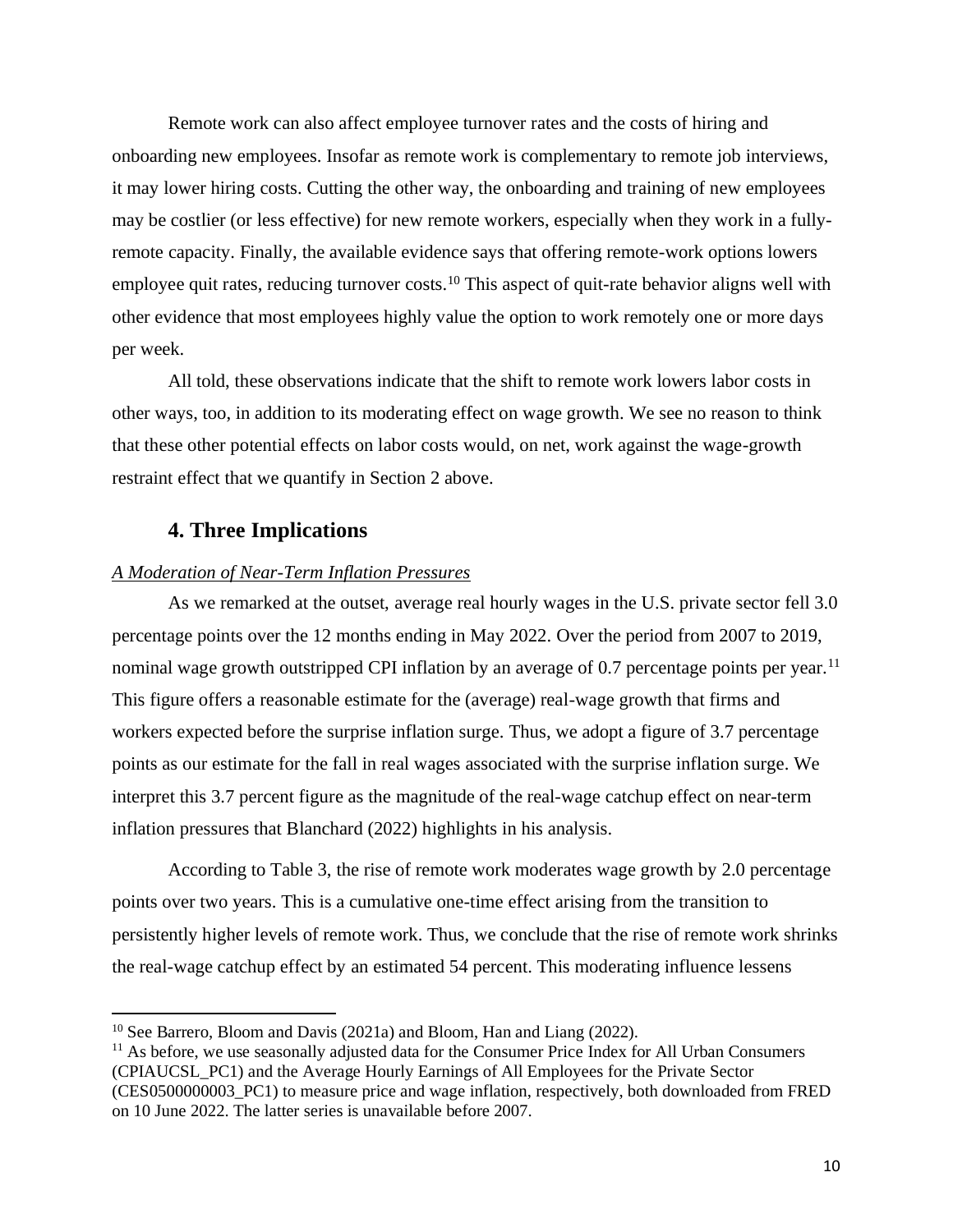wage-growth pressures and (modestly) eases the challenge facing monetary policy makers in their efforts to bring inflation down without stalling the economy.

# *A Source of Decline in Labor's Share of National Income*

The rise of remote work constitutes a positive shock to the amenity value of working arrangements. The evidence in Barrero, Bloom and Davis (2021b) suggests that this amenityvalue shock equals a few percentage points of aggregate labor earnings. Their evidence for a broad cross section of workers is consistent with experimental evidence in narrower settings developed by Mas and Pallais (2017) and Bloom, Han and Liang (2022). Insofar as firms capture part of this amenity-value shock, it reduces labor's share of national income, as conventionally measured. Tables 2 and 3 provide direct evidence on the extent to which this amenity-value shock reduces (measured) labor compensation.

Labor's share of national income stood at 57 percent in 2019 (Economic Report of the President, 2022, page 38). According to Table 3 above, the rise of remote work reduces labor compensation by 2.0 percentage points over two years. Other things equal, this one-time, out-ofpocket reduction in compensation lowers labor's share of national income by  $(0.57)(2.0) = 1.1$ percentage points.<sup>12</sup> This effect on labor's share will persist as long as the rise in remote work and its amenity value endure.

Many other forces affect labor's share of national income and its evolution over time.<sup>13</sup> Clearly, the amenity-value shock associated with the rise of remote work did not drive prepandemic declines in labor's share. By our estimates, the impact of the remote-work amenityvalue shock is also modest in size relative to the 6 percentage-point drop in labor's share of national income from 2000 to 2019. However, the impact of remote work on labor's share illustrates complications that can arise when interpreting national income accounting statistics and other statistics on measured forms of labor compensation.

To see this point, note that many observers bemoan the fall in labor's share of national income as a negative development that calls for some type of corrective policy or institutional

<sup>&</sup>lt;sup>12</sup> Some components of non-wage compensation do not vary directly with wages and salaries. The calculation in the text ignores that complication. Taking it into account would slightly lower the figure reported in the text.

<sup>13</sup> See, for example, Neiman and Karabarbounis (2014), Autor et al. (2020), De Loecker, Eckhout and Unger (2020), Stansbury and Summers (2020), and Heer, B, A Irmen and B Süssmuth (2022),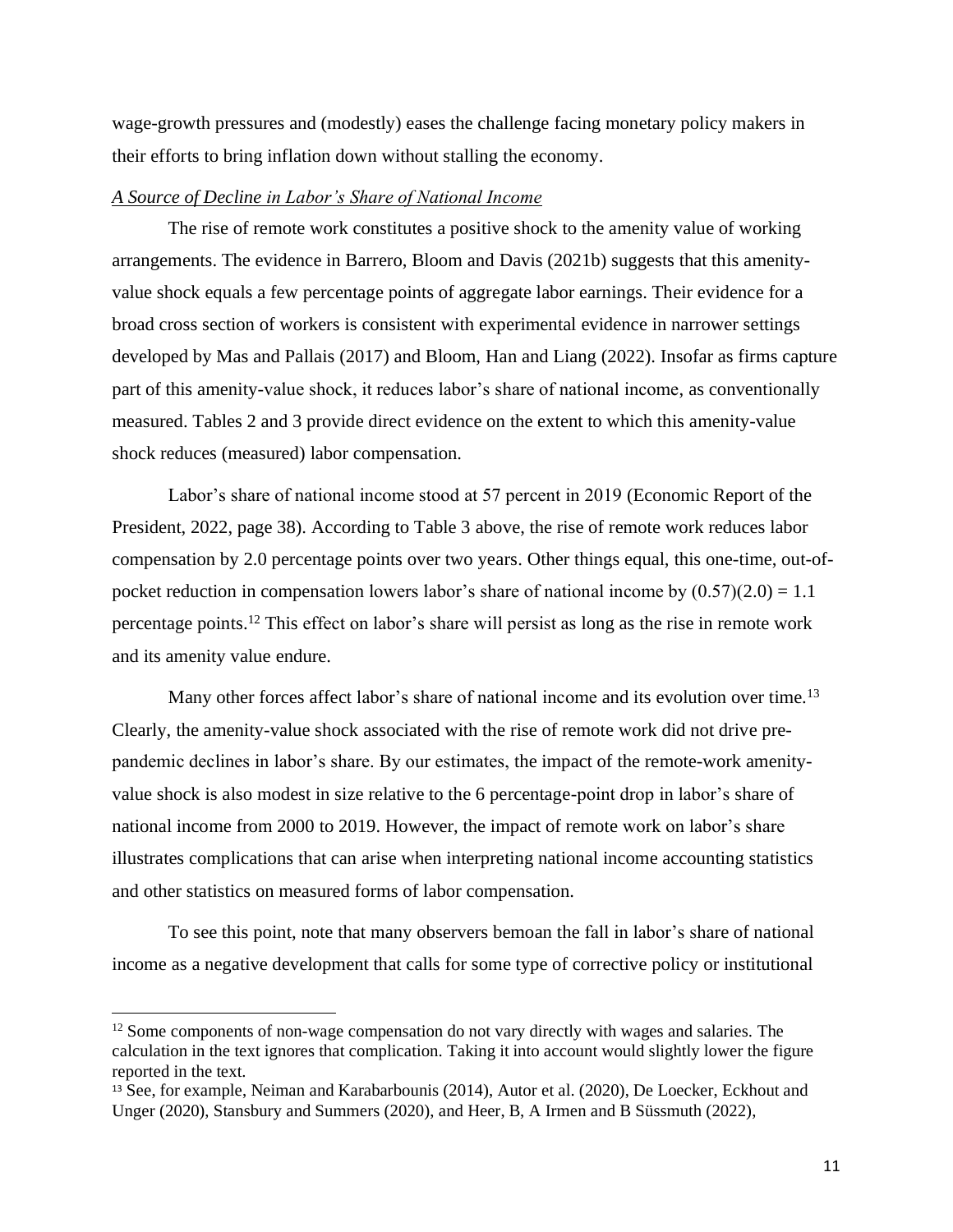response. These calls often rest on the presumption that a fall in labor's share implies a worsening of labor's position relative to that of capital and business owners. That presumption is incorrect when a positive amenity-value shock drives the fall in labor's share of national income. In that case, the fall in labor's share reflects an (average) improvement in the lot of employees that is not captured by measured compensation and, hence, is not captured directly in national income statistics. What national income statistics capture is the sharing of the amenity-value gains with employers in the form of lowered measured compensation.

We are hard pressed to identify another positive amenity-value shock that operates as forcefully at a macroeconomic scale in such a short time period. In this respect, the amenityvalue shock associated with the pandemic-induced rise of remote work is unique. However, slow-working developments can also raise the amenity-value share of labor compensation. From 1950 to 2000, the overall tax burden on labor income in the United States rose from 11 percent to 30 percent (Heer, Irmen, and Süssmuth, 2022). This development strengthens the joint incentive for employers and employees to adopt compensation packages with amenities in the form of flexible working arrangements, well-appointed offices, park-like corporate campuses, exercise studios, and the like. These amenities have value to workers, but they are neither taxed nor captured by labor's measured share of national income. Moreover, evidence in Hamermesh (1999) suggests that the income elasticity of demand for workplace amenities exceeds unity. If that characterization holds broadly, it creates a force for the amenity-value share of compensation to rise with real incomes.

#### *A Force for Wage Compression*

The U.S. labor market has experienced a sharp compression of relative wages since the onset of the COVID-19 pandemic. Autor and Dube (2022) estimate that real hourly wages rose 6 percent or more in the lower quartile of the earnings distribution from January-March 2020 to January-March 2022.<sup>14</sup> They also show that real wages fell in the upper half of the distribution over the same period, with larger declines at higher deciles. Remarkably, the 90-10 wage differential shrank by about 10 percentage points over this two-year period. It shrank by nearly 15 points when measured over the twelve- or six-month period that ends in January-March 2022.

<sup>14</sup> Autor and Dube obtain nominal wages using Current Population Survey data for outgoing rotation groups, and they deflate using the same CPI-U index as we use above.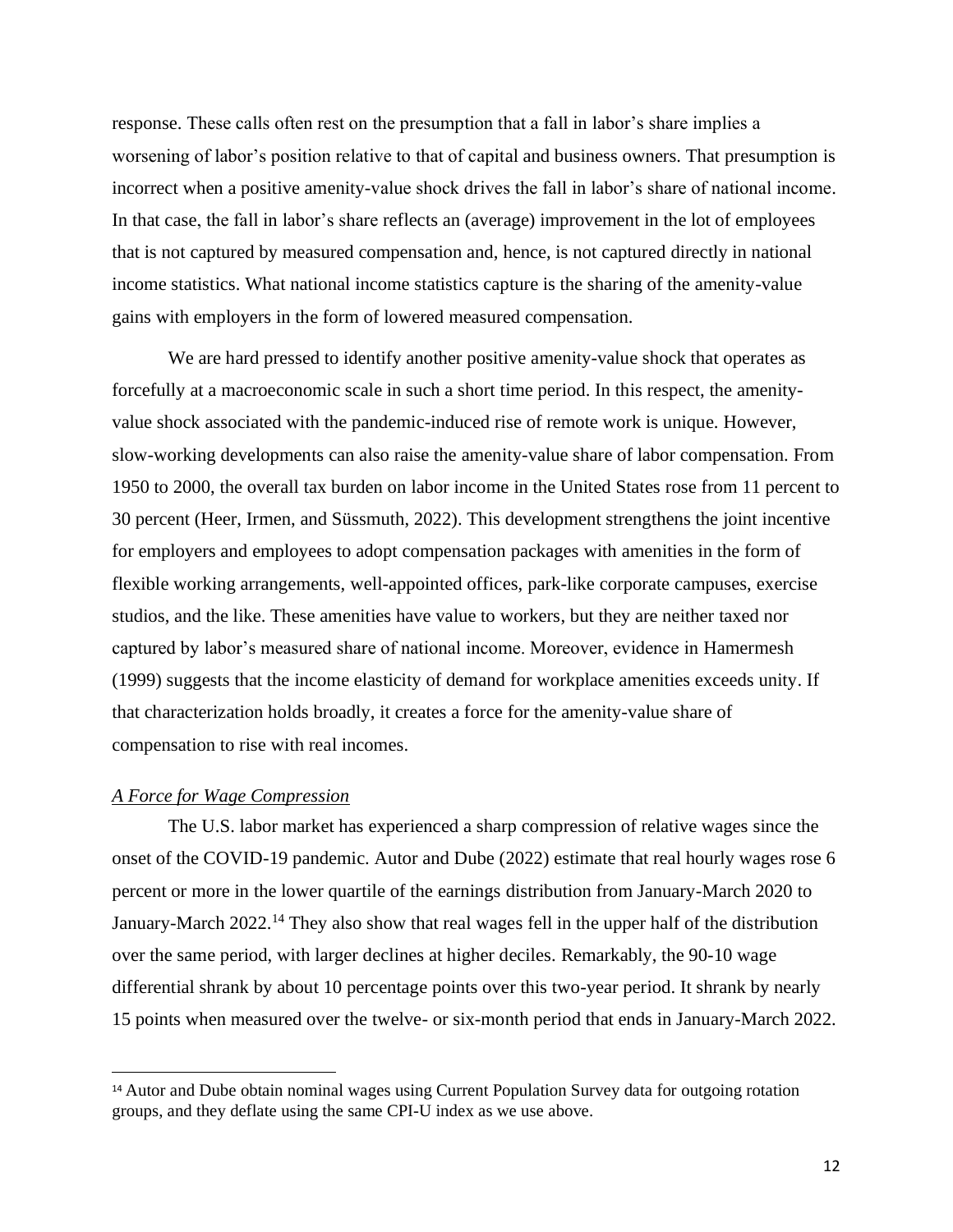It's fair to say that these developments are surprising, even astounding. Indeed, Autor and Dube title their study "The Unexpected Compression." Evidence in our study and other work suggests that this unexpected compression is partly driven by changes in the amenity value of working arrangements and working conditions that operate *differentially* across the earnings distribution (and across industries, occupations, and cities).

Consider, first, the amenity-value shock associated with the rise of remote work. Barrero, Bloom and Davis (2021b, Table 5) estimate the realized amenity-value gains from the pandemicinduced shift to remote work for four earnings groups. According to their estimates, the amenity value of this shift is 1.7 percent of earnings for workers who earn 20-50 thousand dollars per year and 6.8 percent for those who earn 150 thousand or more. The implied high-low differential is 5.1 percent. The evidence in our Tables 2 and 3 supports the proposition that these amenityvalue gains accrue partly to employers in equilibrium. If, for example, employers ultimately get half of the amenity-value gains, the effect is to shrink the high-low earnings differential by 2.6 percentage points.

Second, the pandemic negatively affected the amenity value of jobs that involve a high volume of face-to-face contact with customers or coworkers in close physical proximity. Such jobs involve a high risk of exposure to infectious diseases, which is obviously an acute concern during a deadly pandemic. Because the pandemic was such a searing experience, heightened concerns about infection risks will likely linger long after the pandemic itself (Barrero, Bloom and Davis, 2022). For the most part, jobs that involve a high volume of face-to-face contact with customers also offer relatively low pay. Thus, the negative amenity-value shock that disproportionately hit low-wage jobs during the pandemic, and which is likely to endure for some time, also compresses the wage distribution.<sup>15</sup>

#### **5. Concluding Remarks**

The pandemic-induced shift to remote work is a positive shock to the amenity value of work. Economic reasoning implies that employers and workers ultimately share the resulting amenity-value gains. Since workers reap the direct benefits of the shift at any given wage,

<sup>&</sup>lt;sup>15</sup> And by the same logic as above, this negative amenity-value shock raises labor's share of national income. In doing so, however, this particular increase in labor's share is not indicative of an improvement in labor's relative position.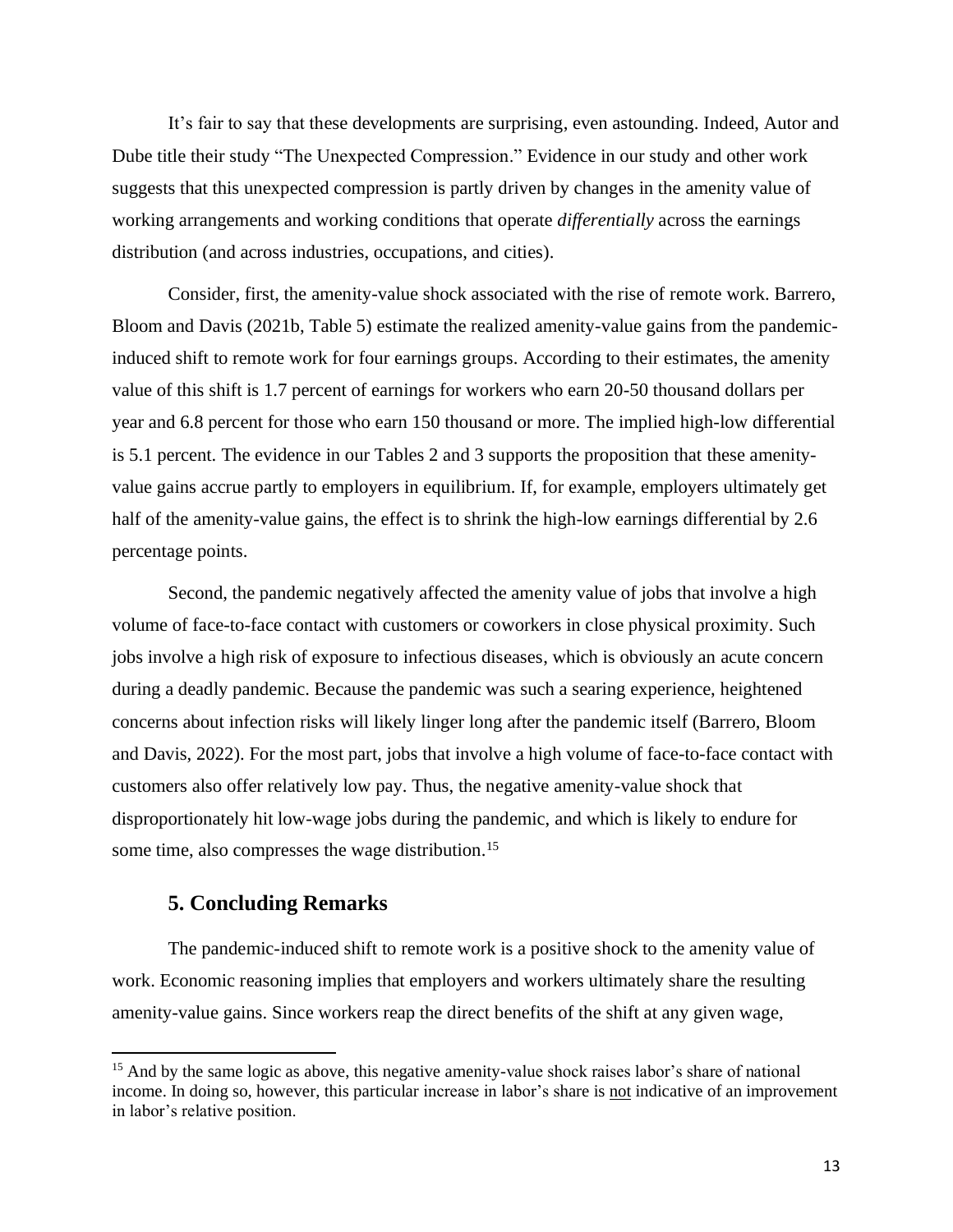employer benefits take the form of wage-growth restraint during the transition to a new equilibrium with compensation packages that recognize higher remote work levels. We develop novel survey evidence to test this mechanism, quantify its force, and draw out its implications.

Looking back 12 months from April/May 2022, about four-in-ten firms say they expanded opportunities to work from home or other remote location to moderate wage-growth pressures. Looking forward, a similar number say they expect to do so in the coming year. Thus, we find clear evidence that the wage-growth restraint mechanism associated with the rise of remote work is operating in the U.S. economy.

Our survey data imply a cumulative wage-growth moderation of 2.0 percentage points over two years centered on April/May 2022. This moderation shrinks the real-wage catchup effect on near-term inflation pressures highlighted in Blanchard (2022) by more than half. We conclude that the recent rise of remote work materially lessens wage-growth pressures. In doing so, the rise of remote work eases the challenge confronting monetary policy makers in their efforts to bring the inflation rate down to acceptable levels without stalling economic growth. That said, we do not see our evidence and analysis as grounds for complacency about near-term inflation pressures or the challenges confronting monetary policy. Our evidence says only that the challenge is somewhat less daunting than suggested by Blanchard's analysis. Other evidence, however, says the challenge is more daunting. See Bolhius, Cramer and Summers (2022).

We also draw out two other interesting implications of our evidence. First, we estimate that the amenity-value shock associated with the recent rise of remote work lowers labor's share of national income by 1.1 percentage points. Second, we provide evidence that the "unexpected compression" in the wage distribution since early 2020 is partly explained by the same amenityvalue shock, which operates differentially across the earnings distribution. These two effects are permanent in the sense that they will persist so long as the rise of remote work and its positive amenity value endure. In contrast, the wage-growth restraint effect is a transition phenomenon that operates as compensation packages adjust to higher remote-work levels.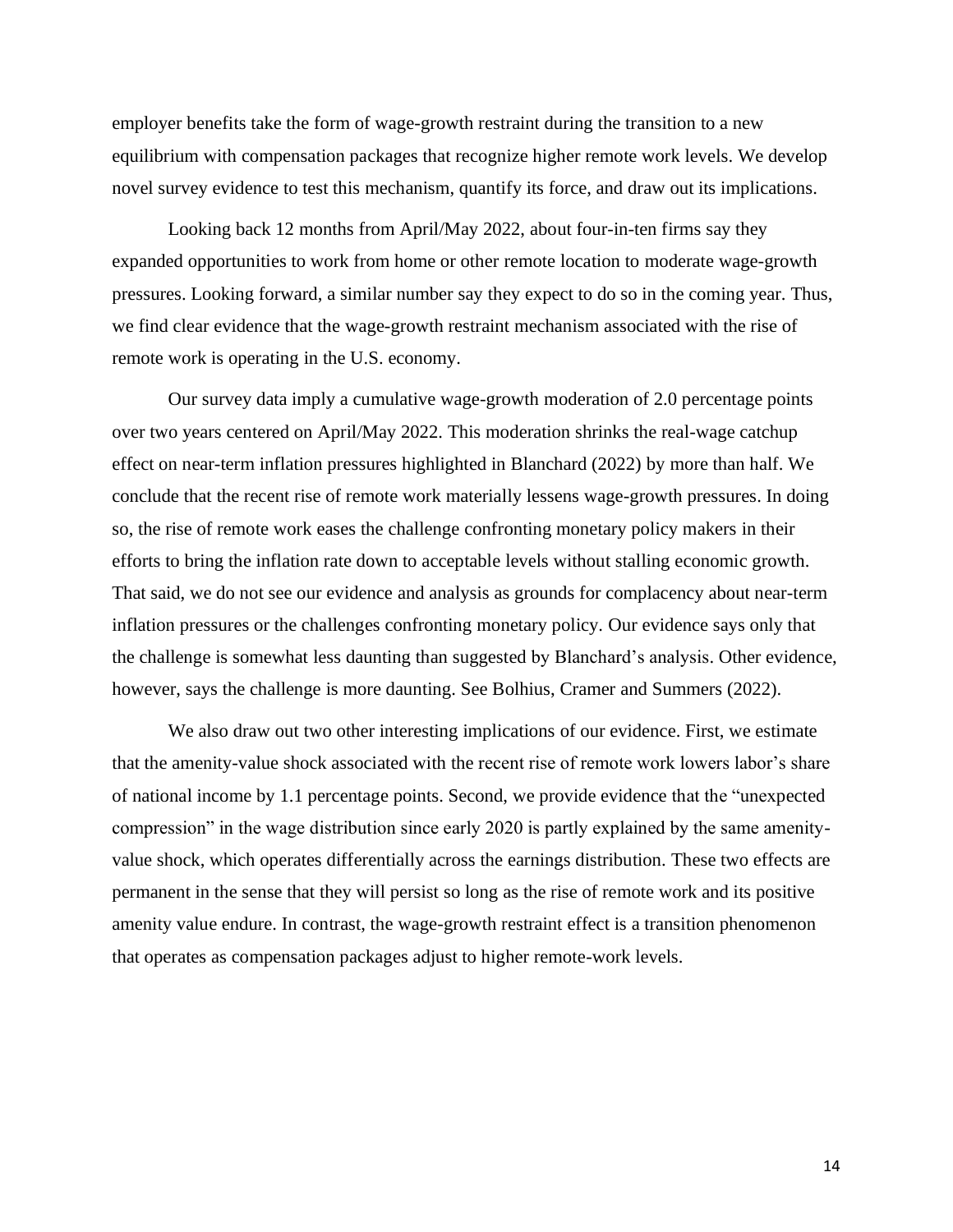#### **References**

- Altig, D, J M Barrero, N Bloom, S J Davis, B Meyer and N. Parker (2020). ["Surveying Business](https://stevenjdavis.com/s/Full-Surveying-Business-Uncertainty-Mar-16-2020.pdf)  [Uncertainty,](https://stevenjdavis.com/s/Full-Surveying-Business-Uncertainty-Mar-16-2020.pdf) NBER Working Paper 25956. Forthcoming, *Journal of Econometrics.*
- Angelici, M and P Profeta (2020), ["Smart-working: work flexibility without constraints,](https://voxeu.org/article/smart-working-work-flexibility-without-constraints)" VoxEU.org, 28 March.
- Autor, D, D Dorn, L F Katz and C Patterson (2020), ["The Fall of the Labor Share and the Rise of](https://academic.oup.com/qje/article/135/2/645/5721266?login=true)  [Superstar Firms,"](https://academic.oup.com/qje/article/135/2/645/5721266?login=true) *Quarterly Journal of Economics,* 135, no. 2 (May), 645-709.
- Autor, D and A Dube (2022), "The Unexpected Compression: Employment and Wage Trends Before and After the Pandemic," presentation to the CBO Advisory Board Meeting, June.
- Barrero, J M, N Bloom and S J Davis (2020a), ["COVID-19 Is Also a Reallocation Shock,](https://static1.squarespace.com/static/5e2ea3a8097ed30c779bd707/t/60ca8e7c91ac5145abad8bf7/1623887488543/COVID+Reallocation+Shock%2C+5+April+2021%2C+Updated+Table+C2.pdf)" *Brooking papers on Economic Activity,* Summer.
- Barrero, J M, N Bloom and S J Davis (2020b), "60 million fewer [commuting](https://voxeu.org/article/how-americans-use-time-saved-working-home) hours per day: How [Americans](https://voxeu.org/article/how-americans-use-time-saved-working-home) use time saved by working from home," VoxEU.org, 23 September.
- Barrero, J M, N Bloom and S J Davis (2021a), "Don't Force People to Come Back to the Office [Full Time,](https://hbr.org/2021/08/dont-force-people-to-come-back-to-the-office-full-time)" *Harvard Business Review,* 24 August.
- Barrero, J M, N Bloom and S J Davis (2021b), ["Why Working from Home Will Stick,](https://www.nber.org/system/files/working_papers/w28731/w28731.pdf)" NBER working paper 28731, April. Statistical updates at [www.PolicyUncertainty.com.](http://www.policyuncertainty.com/)
- Barrero, J M, N Bloom and S J Davis (2022), ["Long Social Distancing,](https://static1.squarespace.com/static/5e2ea3a8097ed30c779bd707/t/62a1febca62ace75681ab9db/1654783681356/LongSocialDistance%2C+CBO+June+2022.pdf)" presentation to the CBO Advisory Board Meeting, June.
- Bergeaud, A, J B Eymeoud, T Garcia, and D Henricot (2022), ["Working from home and](https://voxeu.org/article/working-home-and-corporate-real-estate)  [corporate real estate,](https://voxeu.org/article/working-home-and-corporate-real-estate)" VoxEU.org, 18 January.
- Bick, A, A Blandin and K Mertens (2021), ["Work from Home after the COVID-19 Outbreak,](https://www.dallasfed.org/-/media/documents/research/papers/2020/wp2017r2.pdf)" Federal Reserve Bank of Dallas, February.
- Blanchard, O (2022), ["Why I Worry about Inflation, Interest Rates, and Unemployment,](https://www.piie.com/blogs/realtime-economic-issues-watch/why-i-worry-about-inflation-interest-rates-and-unemployment)" Peterson Institute for International Economics, 22 March.
- Bloom, N, R Han and J Liang (2022), ["How Hybrid Work from Home Works Out,](https://www.dropbox.com/s/8n4uejqv93azyhu/Shanghai.pdf?dl=0)" slides for a paper in progress.
- Bolhuis, M A, J N L Cramer and L H Summers (2022), ["Comparing Past and Present Inflation,](https://www.nber.org/papers/w30116)" NBER Working Paper No. 30116, June.
- Brynjolfsson, E, J J Horton, A Ozimek, D Rock, G Sharma and H TuYe (2020), ["COVID-19 and](https://www.dallasfed.org/-/media/documents/research/papers/2020/wp2017r2.pdf)  [Remote Work: An Early Look at US Data,](https://www.dallasfed.org/-/media/documents/research/papers/2020/wp2017r2.pdf)" NBER Working Paper 27344.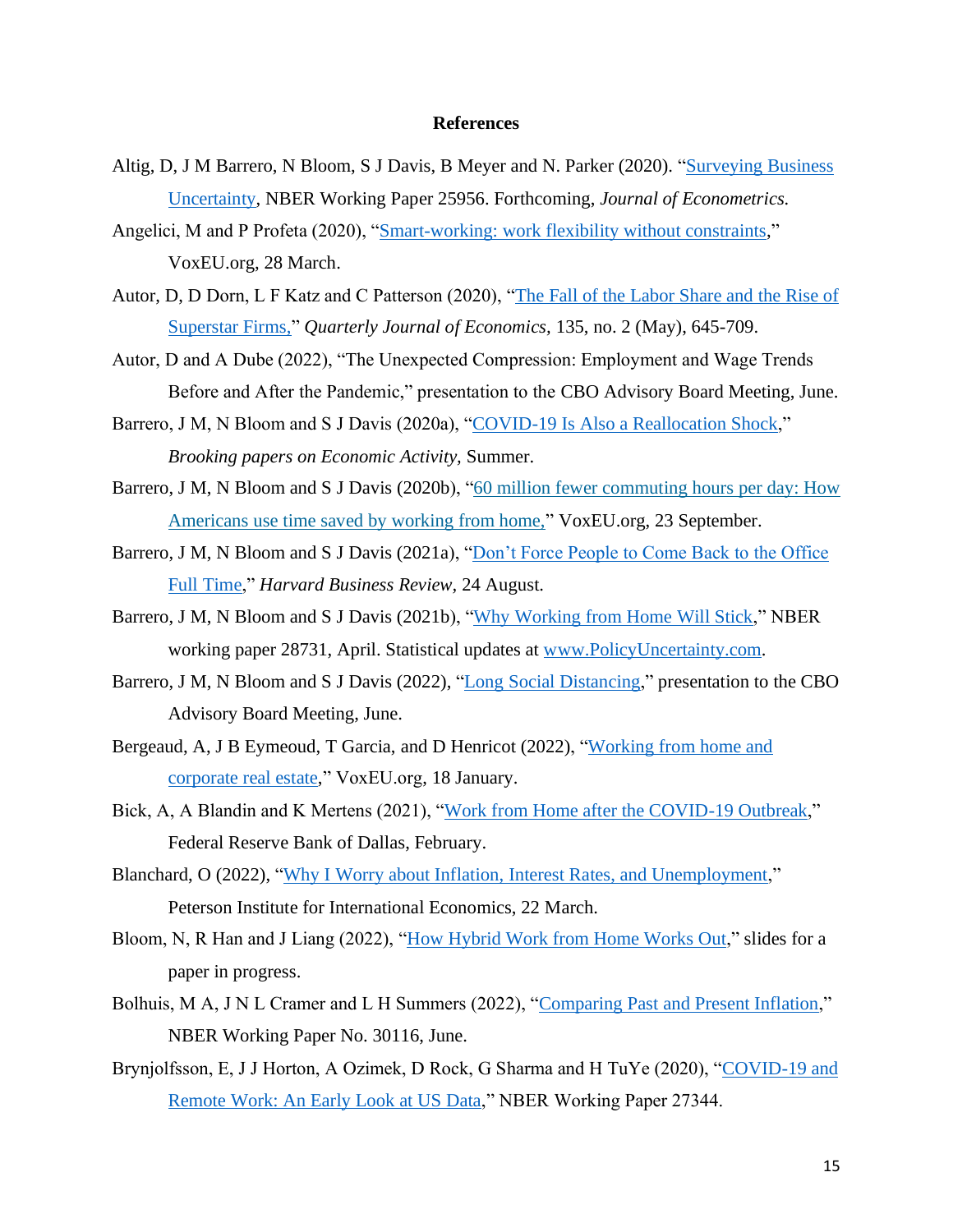- Davis, S J (2022), ["The Big Shift to Working from Home,](https://static1.squarespace.com/static/5e2ea3a8097ed30c779bd707/t/62474133a4e30576426c57c3/1648836921090/Big+Shift%2C+NBER%2C+1+April.pdf)" presentation at the NBER Macroeconomics Annual Conference, 1 April.
- De Loecker, J, J Eeckhout and G Unger (2020), ["The Rise of Market Power and the](https://academic.oup.com/qje/article/135/2/561/5714769?login=true)  [Macroeconomic Implications,"](https://academic.oup.com/qje/article/135/2/561/5714769?login=true) *Quarterly Journal of Economics,* 135, no. 2, 561-644.
- Dingel, J I and B Neiman (2020), ["How Many Jobs Can Be Done from Home?](https://www.aeaweb.org/articles?id=10.1257%2Faer.20161500&utm_source=TrendMD&utm_medium=cpc&utm_campaign=American_Economic_Review_TrendMD_1)" *Journal of Public Economics,* 189 (September).
- Hamermesh, D (1999), ["Changing Inequality in Markets for Workplace Amenities,](https://academic.oup.com/qje/article-abstract/114/4/1085/1933995?redirectedFrom=PDF&casa_token=gPnee4O2H_gAAAAA:EmRcDsG2YHsLiriF5Q6CfJr0-IPnOuWARaIUZiV5qDVd-zRxBLogM7Od3P0UaMUD-7n3meD7FAR234k)" *Quarterly Journal of Economics,* 114, no. 4, 1085-1123.
- Hansen, S, P J Lamber, N Bloom, S J Davis, R Sadun and B Taska (2022), "Remote Work across Jobs, Employers, and Countries," in progress.
- Heer, B, A Irmen and B Süssmuth (2022), ["Explaining the Decline in the US Labor Share:](https://papers.ssrn.com/sol3/papers.cfm?abstract_id=4127662)  [Taxation and Automation,](https://papers.ssrn.com/sol3/papers.cfm?abstract_id=4127662)" CESifo Working Paper 9775, May.
- Karabarbounis, L and B Neiman (2014), ["The Global Decline of the Labor Share,](https://academic.oup.com/qje/article-abstract/129/1/61/1899422)" *Quarterly Journal of Economics,* 129, no. 1, 61-103.
- Mas, A and A Pallais (2017), ["Valuing Alternative Work Arrangements,](https://www.aeaweb.org/articles?id=10.1257%2Faer.20161500&utm_source=TrendMD&utm_medium=cpc&utm_campaign=American_Economic_Review_TrendMD_1)" *American Economic Review*, 107, no. 12, 3722-59.
- Reifschneider, D and D Wilcox 2022. The case for a [cautiously](https://www.piie.com/publications/policy-briefs/case-cautiously-optimistic-outlook-us-inflation) optimistic outlook for US [inflation.](https://www.piie.com/publications/policy-briefs/case-cautiously-optimistic-outlook-us-inflation) PIIE Policy Brief 22-3.
- Stansbury, A and L H Summers (2020), ["The Declining Worker Power Hypothesis: An](https://muse.jhu.edu/article/787101)  [Explanation for the Recent Evolution of the American Economy,](https://muse.jhu.edu/article/787101)" *Brookings Papers on Economic Activity,* Fall, 1-96.
- Vaitilingham, R (2022), ["The Impact of Working from home on productivity, happiness and](https://voxeu.org/article/working-home-igm-forum-survey)  [careers: views of leading economics,](https://voxeu.org/article/working-home-igm-forum-survey)" VoxEU.org, 4 February.
- United States President, and U.S Council of Economic Advisers (2022), *Economic Report of the President Transmitted to the Congress*. Washington: U.S. G.P.O, April.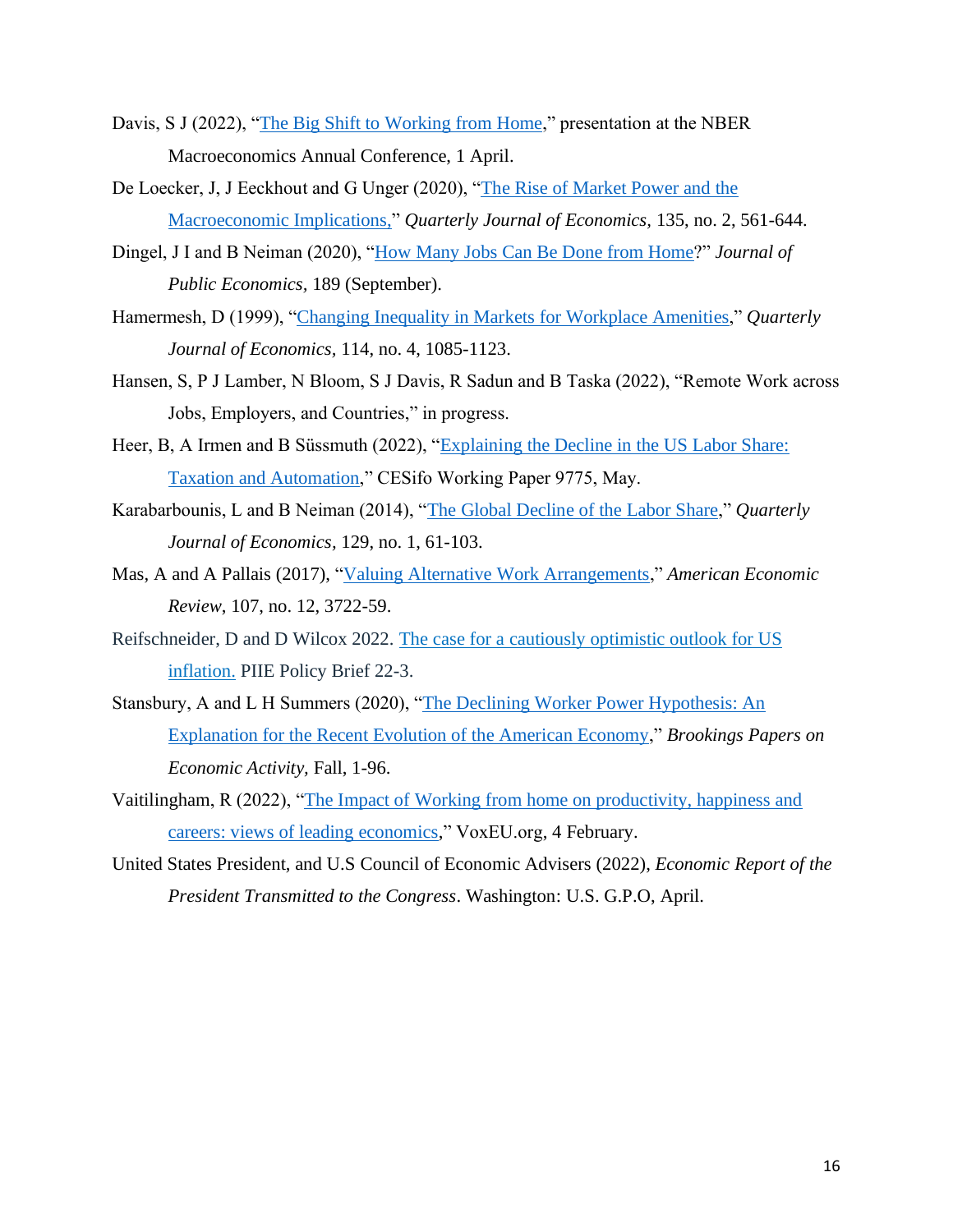# **Appendix**

|                                                                                                            | past 12 months? | how much the expanded<br>remote-work opportunities<br>pressures at your firm in the |      | of the week? | What is your best estimate for What is your best estimate for<br>how much your firm can<br>restrain wage-growth pressures<br>have moderated wage-growth in the next 12 months by letting<br>employees work remotely part |      |
|------------------------------------------------------------------------------------------------------------|-----------------|-------------------------------------------------------------------------------------|------|--------------|--------------------------------------------------------------------------------------------------------------------------------------------------------------------------------------------------------------------------|------|
|                                                                                                            | N               | Mean                                                                                | S.E  | N            | Mean                                                                                                                                                                                                                     | S.E  |
| Overall                                                                                                    | 485             | 1.0                                                                                 | 0.11 | 491          | 1.2                                                                                                                                                                                                                      | 0.11 |
| Small Firms (fewer than 250 employees)                                                                     | 411             | 1.1                                                                                 | 0.13 | 417          | 1.1                                                                                                                                                                                                                      | 0.13 |
| Large Firms (250 or more employees)                                                                        | 74              | 0.7                                                                                 | 0.20 | 74           | 1.3                                                                                                                                                                                                                      | 0.25 |
| <b>Goods Producers</b>                                                                                     | 134             | 0.4                                                                                 | 0.15 | 133          | 0.8                                                                                                                                                                                                                      | 0.19 |
| <b>Retail &amp; Wholesale Trade, Transportation &amp;</b><br><b>Warehousing, Leisure &amp; Hospitality</b> | 88              | 0.6                                                                                 | 0.21 | 95           | 0.9                                                                                                                                                                                                                      | 0.24 |
| <b>Education, Healthcare, Social Assistance, Other</b><br><b>Services</b>                                  | 29              | 1.4                                                                                 | 0.62 | 28           | 1.3                                                                                                                                                                                                                      | 0.50 |
| <b>FIRE, Professional &amp; Business Services,</b><br><b>Information</b>                                   | 234             | 1.5                                                                                 | 0.19 | 235          | 1.5                                                                                                                                                                                                                      | 0.18 |

## **Table A.1. How Much Did the Rise of Remote Work Restrain Wage Growth Looking Back 12 Months from April/May 2022 and Looking Ahead 12 Months (Percentage points)**

**Note:** This table reports equal-weighted means. Table 2 in the main text reports the corresponding size-weighted means. See the notes to Table 2 for additional information.

**Source:** Survey of Business Uncertainty conducted by the Federal Reserve Bank of Atlanta, Stanford University, and the University of Chicago Booth School of Business.